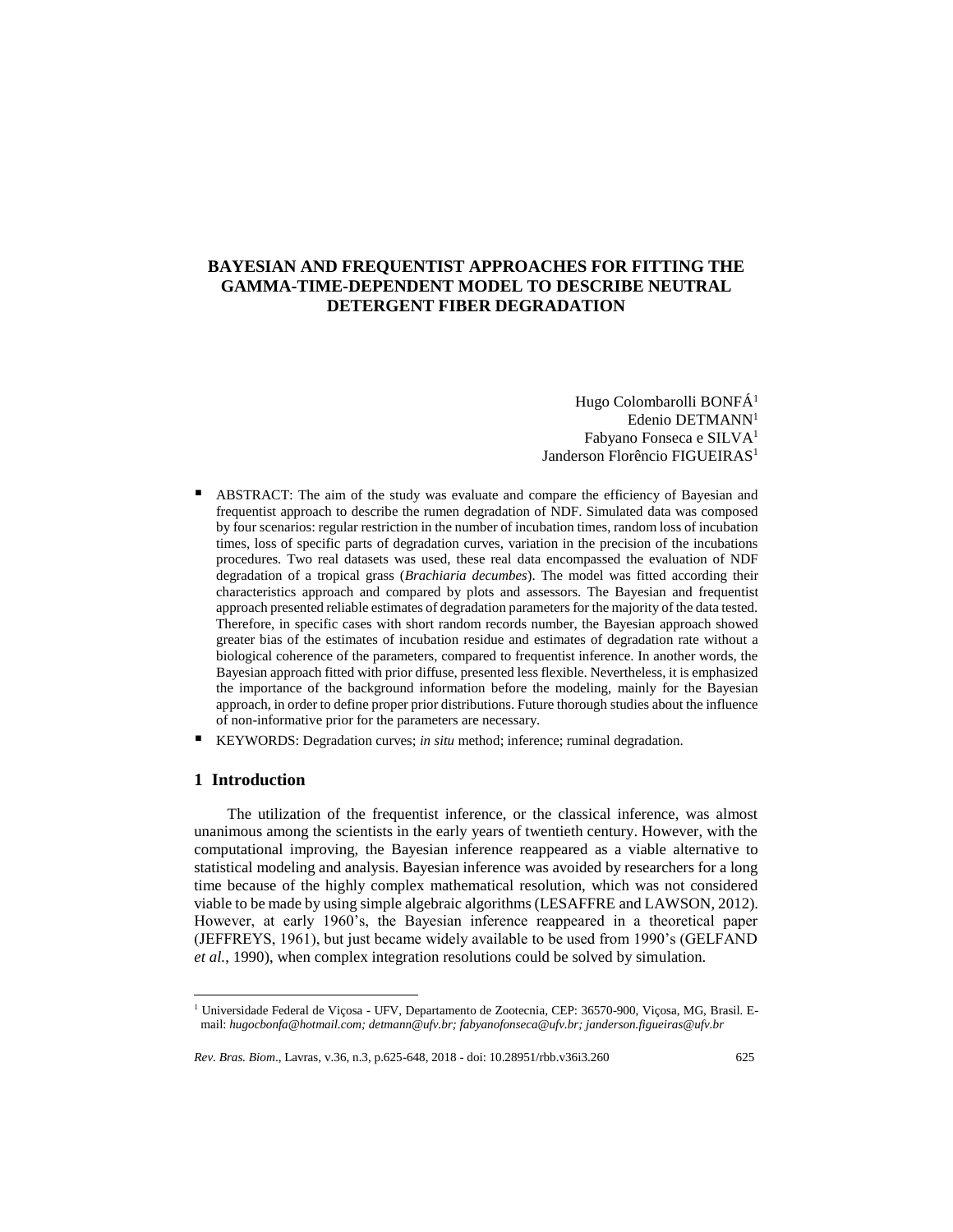One of the most important objectives of the statistics is to fit or build models. When classical frequentist inference is applied on data, population parameters are considered fixed effects; so the information about the parameters is only obtained by sampling. However, when using Bayesian inference, the population parameters are considered random effects and can be described probabilistically. Therefore, for the process of Bayesian estimation, a smaller dataset would be required than do the frequentist inference. In other words, the model fit by Bayesian method presents lower dependence from data size compared to the frequentist approach (BEAUMONT and RANNALA, 2004). Recently, it has got more difficult to perform experiments with a great number of animals because the high labor, high cost and, mainly, the stricter ethical regulations. In a particular way, experiments where a surgical intervention is necessary have been more affected by the ethical committee exigencies. From this, it can be stated that evaluation of the rumen kinetic parameters (*i.e.,* degradation and transit) is one of the most affected evaluations, because the majority of the experiments are performed by using *in situ* methodology. Therefore, more flexible statistical approaches, in terms of number of experimental animals, have been demanded.

When studies on ruminal kinetics are performed in the tropics, the degradation of the neutral detergent fiber (NDF) must be considered one of the most relevant information as NDF is the main source of energy for cattle production (DETMANN *et al.*, 2008) and around 90 to 95% of its utilization occur in the rumen (HUHTANEN *et al.*, 2010). The ruminal degradation pattern of NDF is described by nonlinear models and follows the action-mass law. The rumen kinetics of NDF is typically a time-dependent process as the probability of a fiber particle either escapes to the lower-gut or be degraded by microorganisms varies along the residence time in the rumen. The inclusion of timedependency of the rumen kinetics in the nonlinear description is most commonly incorporated by using gamma time-dependent models (ELLIS *et al.*, 1994).

However, the adjusting of nonlinear models can be complexed, mainly for rumen kinetics data, because the errors may not follow a normal distribution. Sometimes, the normal distribution is supposed to be asymptotically achieved. However, the actual data number is normally low. On the other hand, the pattern of degradation or transit is described along time, which creates a typical heteroscedasticity or a "funnel" effect (DETMANN *et al.*, 2001) and a dependency between errors. As an alternative to the frequentist approach, the Bayesian methodology does not require the assumption of normality as a necessary condition and the inferences on the parameters are made on their *posterior* distribution. In this case, a model is supposed for each dataset and the parameters of each model are compared based on their *posterior* distributions (ROSSI *et al.*, 2010).

However, it seems necessary to evaluate the model adjustment capacity and to compare the parameter estimates obtained by Bayesian and frequentist approach, in order to clarify the advantages, disadvantages, and limitations of each approach for ruminal degradation modeling. Therefore, the aim of this study was to evaluate and to compare the efficiency of the Bayesian and frequentist approaches to describe the ruminal degradation of neutral detergent fiber by using a gamma time-dependent model.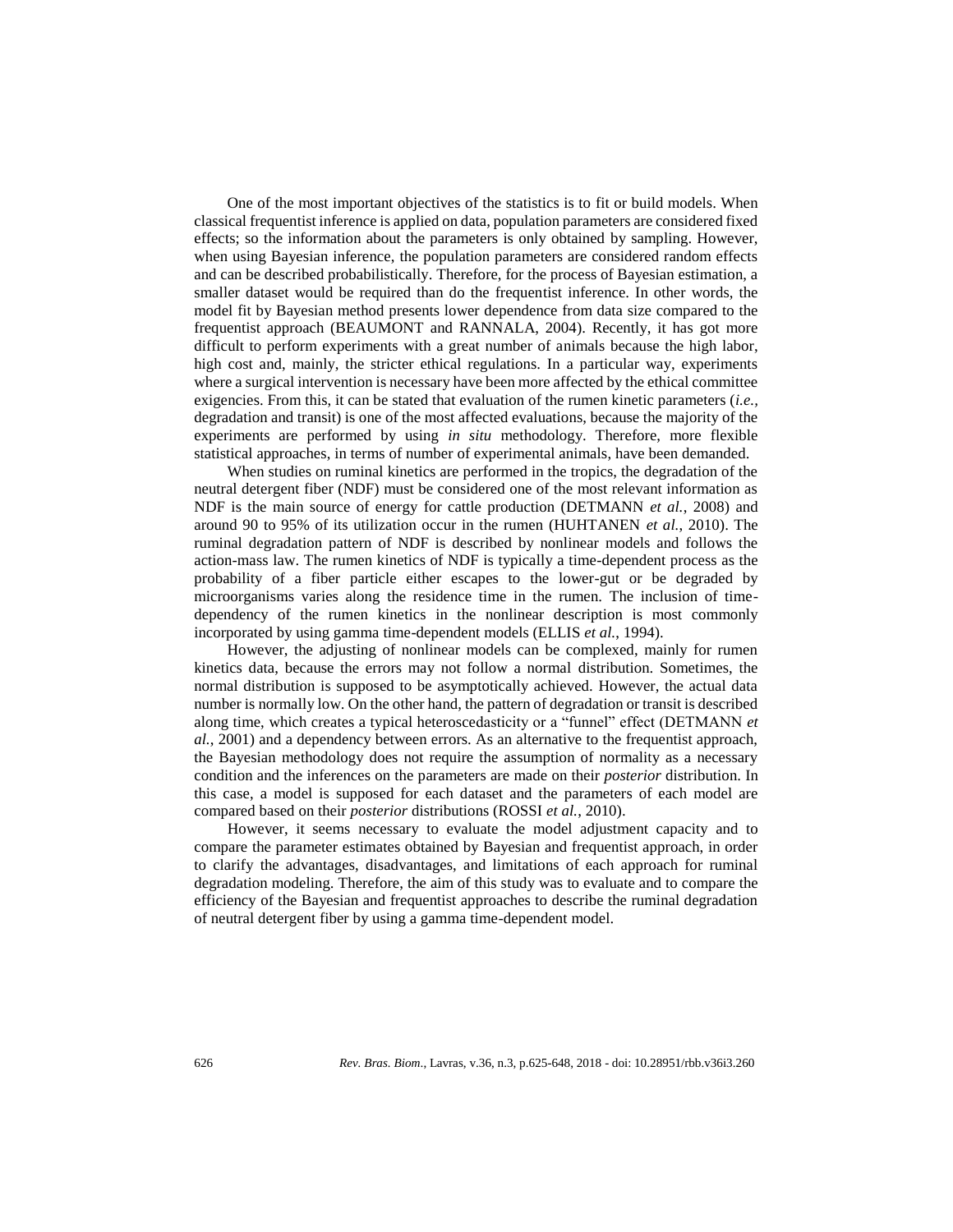# **2 Materials and methods**

#### **2.1 Model applied to interpret ruminal degradation of NDF**

The basic model applied to interpret the ruminal degradation profile of NDF was based on a Gamma-2 order of time-dependency according to derivations of Van Milgen *et al.* (1991):

$$
R(t) = U \times (1 + c \times t) \times \exp(-c \times t) + I, \tag{1}
$$

where  $R(t)$  is the residue of NDF at incubation time  $t$  (%); *U* is the potentially degradable fraction of NDF  $(\%)$ ; *c* is the common rate of lag and degradation  $(h^{-1})$ ; and *I* is the asymptote reached when  $t \rightarrow \infty$ , which means the undegradable fraction of NDF (%).

It must be noted that parameters *U* and *I* represent the two fractions of the NDF, and their sum must reproduce the total NDF (100%), as this fiber analytical approach does not encompass a soluble fraction (MERTENS, 2005).

### **2.2 Simulated data**

The simulated data used for the model adjusting and evaluation by the two statistical approaches consisted of a main database split into four scenarios and four subsets for each scenario. Each complete scenario consisted of 145 observations simulated according to the model descried in Equation (1). The values of the parameters of the Equation (1) were assumed to be the average values obtained in a previous work carried out by Figueiras (2013), who evaluated the degradation of NDF from a tropical grass in cattle under grazing. The average values were 62.92, 37.08, and 0.059 for *U*, *I*, and *c*, respectively. Each subset was simulated according to a theoretical hour-by-hour incubation design, then varying from 0 to 144 hours of incubation. From the whole subsets  $(n = 145)$ , different scenarios were produced as described below.

**Scenario A** – **Regular restriction in the number of incubation times:** the subsets were produced to simulate a decrease in the number of incubation times; however, presenting an equal time interval between incubation points. Therefore, the four subsets represented sampling designs with degradation times equally spaced in 3, 6, 12 and 24 hours (subsets  $A_1$ ,  $A_2$ ,  $A_3$ , and  $A_4$ , respectively). In this way, these subsets were composed by 48, 24, 12 and, 6 incubation points, respectively. To simulate this scenario, the standard deviation of the residual random error among incubation points was assumed to be equal to 1.0.

**Scenario B** – **Random loss of incubation times:** the subsets were produced to simulate different degrees of random losses of incubation times. Therefore, the four subsets represented sampling designs with degradation times randomly distributed from 0 to 144 hours of incubation. In this sense, these subsets were composed by 48, 24, 12 and 6 incubation points (subsets  $B_1$ ,  $B_2$ ,  $B_3$ , and  $B_4$ , respectively). To simulate this scenario, the standard deviation of the residual random error among incubation points was assumed to be equal to 1.0.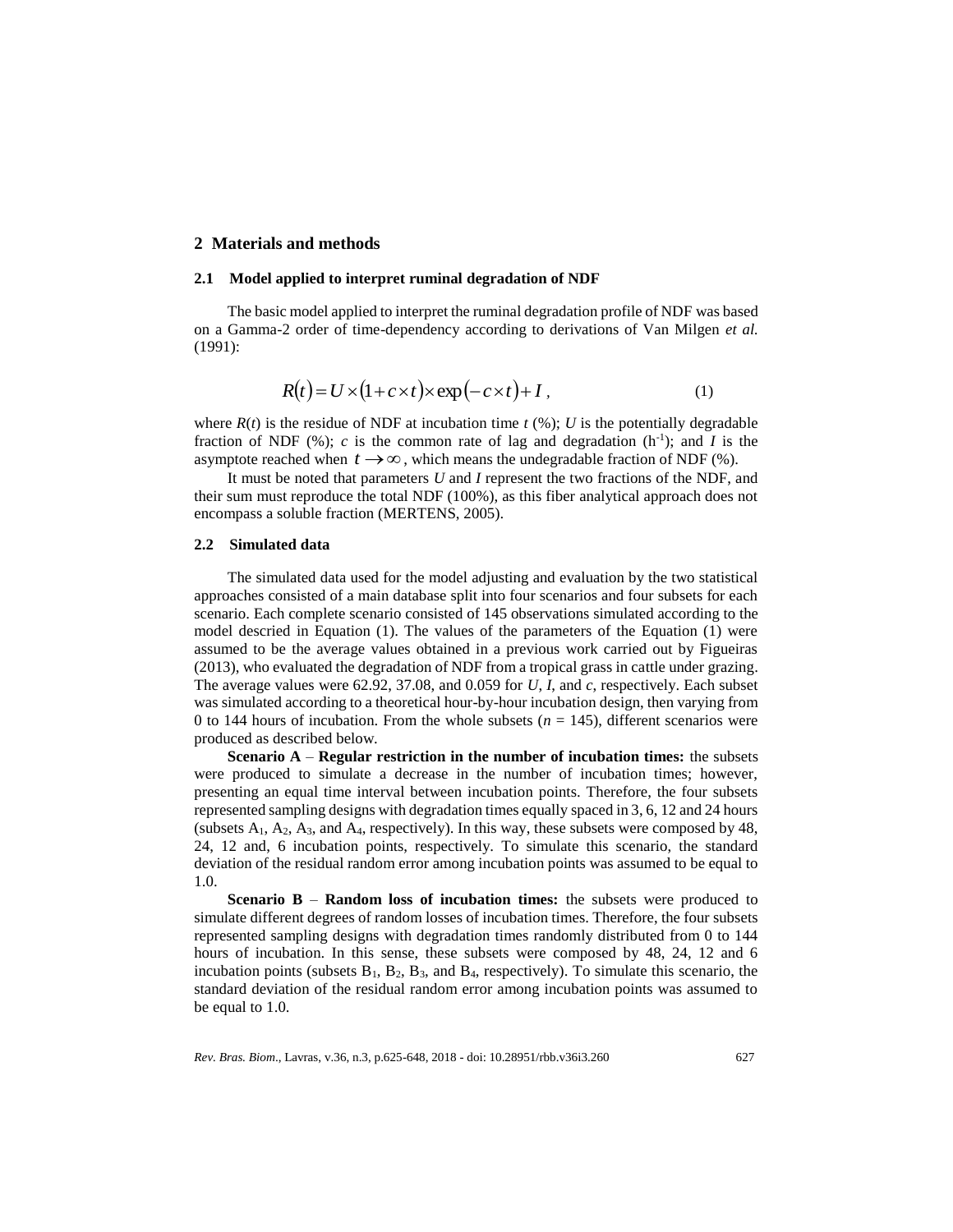**Scenario C** – **Loss of specific parts of the degradation curves:** the subsets were produced to simulate the loss of incubation points located at the same part of the degradation curve. This scenario was composed by four subsets  $(C_1, C_2, C_3,$  and  $C_4$ ), where each subset consisted of 75% of the total subset record number. Each subset was divided into four parts (four quarters); three of these parts composed each subset. Therefore, each subset have 108 records, where the first subset consist in the main database without the first part (without initial quarter), the second subset consist, of the main database without the second part (without second quarter) and so on. To simulate this scenario, the standard deviation of the residual random error among incubation points was assumed to be equal to 1.0.

**Scenario D – Variation in the precision of the incubation procedures:** the subsets were produced to simulate obtaining information with different levels of precision. This scenario was composed by four subsets  $(D_1, D_2, D_3, and D_4)$  with 145 records each. However, they were simulated considering the standard deviation of the residual random error among incubation points of 2.0, 2.5, 3.0, and 3.5, respectively.

For all scenarios, each subset was simulated ten times in order to allow a more robust evaluation of the ability of different approaches to adjust in front of different scenarios.

The objective of the four scenarios were: (A) to evaluate circumstances where minimal sampling procedures are demanded; (B) to evaluated circumstances where an intense loss of information occurred; (C) to evaluate the robustness of the statistical approach regarding the loss of a specific sequential number of samples; and (D) to evaluate the robustness of the statistical approach when a low-precision dataset are available to estimate the parameters (Figure 1).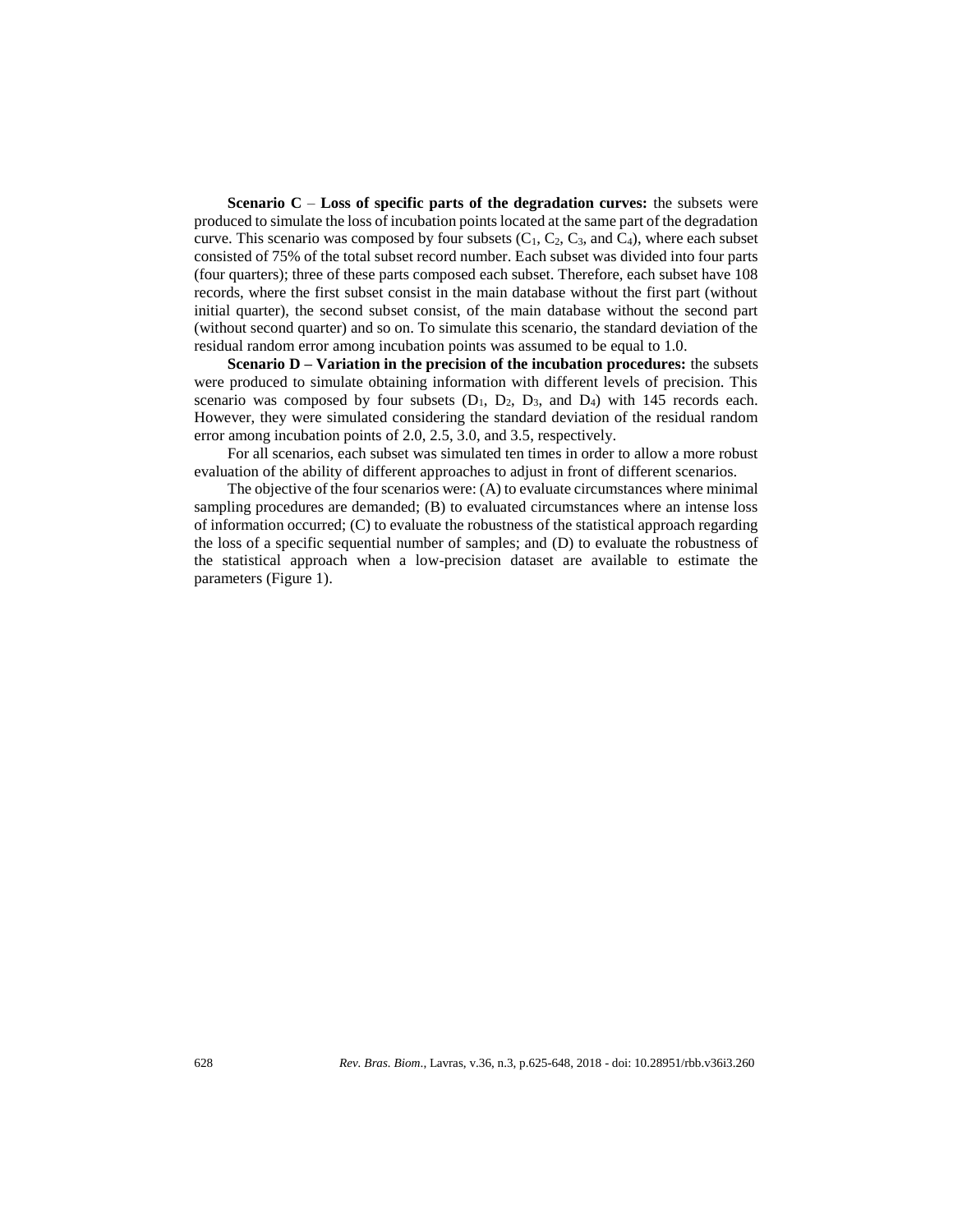

Figure 1 - Examples of the simulated scenarios: A, regular restriction in the number of incubations times; B, random loss of incubation times; C, loss of specific parts of the degradation curves; and D, variation in the precision of the incubation procedures.

#### **2.3 Actual data**

After the evaluation of simulated data, two real datasets were used to evaluate the Bayesian and frequentist approaches. Both datasets encompassed the evaluation of NDF degradation of a tropical grass (*Brachiaria decumbens*) in two experiments carried out according to complete  $5 \times 5$  Latin square design with five treatments, which consisted of different supplementation schemes for growing cattle under grazing (FIGUEIRAS, 2013). The NDF degradation was measured within each experimental period (five for each experiment) according to the incubation times: 0, 3, 6, 9, 12, 24, 36, 48, 60, 72, 96, 120, and 144 hours. Therefore, ten different adjustments were performed (one for each treatment). In spite of few losses of bags (incubation points), each adjustment was performed, on average, with  $n = 65$ . Details of the treatments and incubation procedures can be found in Figueiras (2013).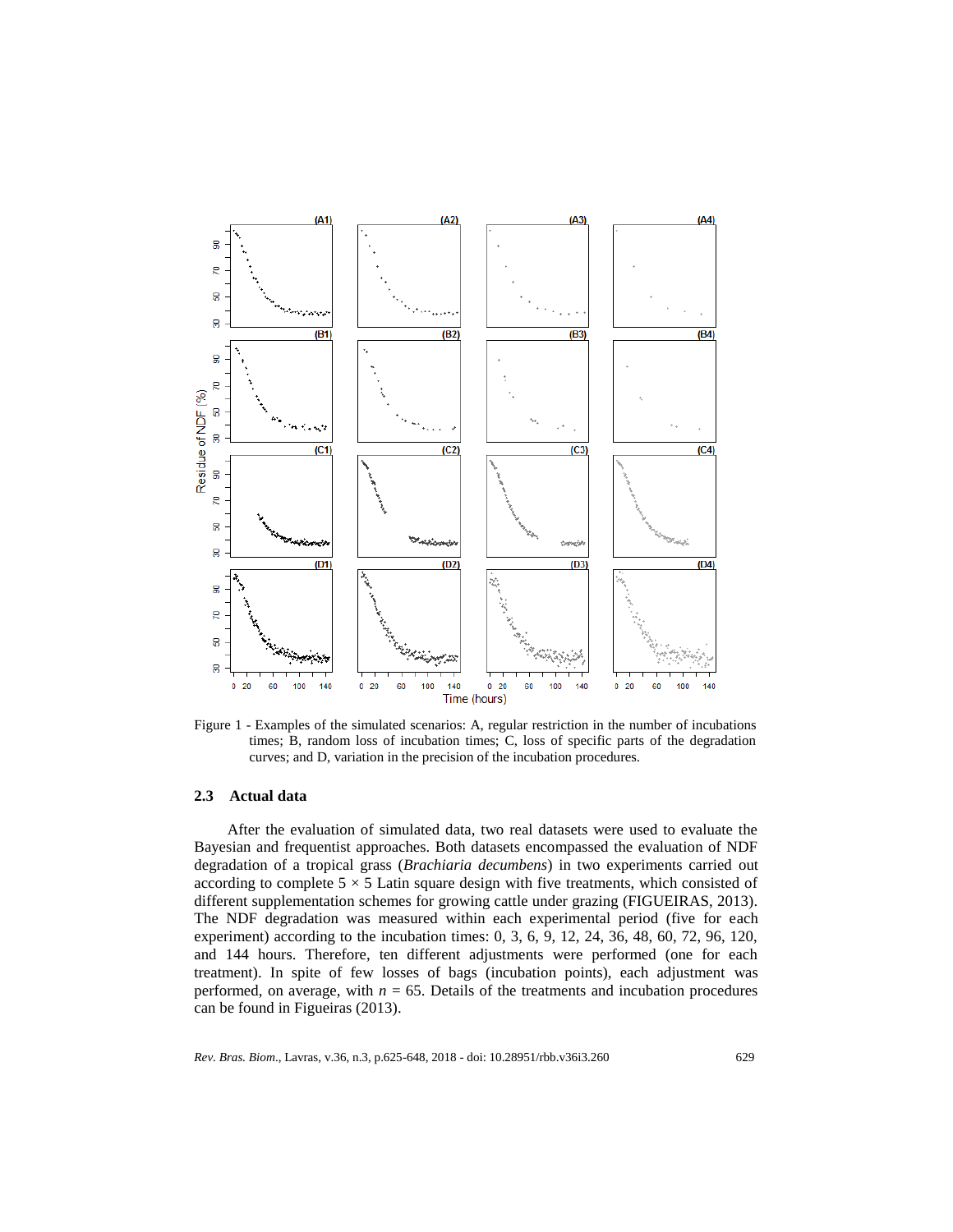#### **2.4 Model fitting**

Model fitting following the frequentist approach was performed according the ordinary least squares method with the solutions obtained by the Gauss-Newton algorithm using lme4 package from the R software (BATES *et al.*, 2015). Significance of the parameters was checked using the asymptotic confidence intervals.

For the fit according to Bayesian approach, the variance components were defined by  $\frac{1}{2}$  ~ Gam(10<sup>-3</sup>,10<sup>-3</sup>)  $=\frac{1}{2}$  ~ Gam(10<sup>-3</sup>,10<sup>-4</sup>) σ  $\tau = \frac{1}{\tau} \sim \frac{Gamma(10^{-3} \cdot 10^{-3})}{\tau}$ . Gamma and uniform distributions are standard choices of

diffuse informative prior distributions to the variance components of model (GELMAN *et al.*, 2004). Considering that rumen kinetics data errors may not follow a normal distribution, the choice of priors distributions for the variance components was based on the construction of minimally informative priors. For model parameters was specifies prior distributions:  $U, I, c \sim Gam(10^{-3}, 10^{-3})$  where *Gam* denotes the gamma distribution (for which *Gam*(*a*,*b*) has mean =  $a/b$  and variance =  $a/b<sup>2</sup>$ .

The *posterior* distribution was simulated by Monte Carlo Markov Chain (MCMC) process by using the statistical software OpenBugs (THOMAS *et al.*, 2016), which was interfaced with R via BRugs package (LIGGES, 2013) (LUNN *et al.*, 2009). Briefly, the *posterior* distribution is simulated by the MCMC method by constructing Markov Chains, for which partial distributions approximate the posterior density, and using Monte Carlo integration to compute integrals and expectations. The Monte Carlo error approximation is reduced by increasing the number of samples up to a point at which no further gain in accuracy is achieved in the approximation of the posterior summaries. Two chains with overdispersal initial values were determined for each parameter and chain mixing, autocorrelation, posterior distribution, and the Heildelberger-Welch diagnostic (HEIDELBERGER; WELCH, 1992) implemented via the BOA (Bayesian Output Analysis) package (SMITH, 2007). A minimum of 500,000 iterations was determined by simulation, of which 200,000 iterations composed a burn-in period, and after the burn-in period 300,000 iterations were saved to obtain posterior distribution estimates. The chains were thinned by a factor of 100, totalizing 3,000 simulated values in a final sample.

In the Bayesian approach, the *posterior* probabilities of the parameters were calculated as the proportion of chain iterations of the MCMC sampling method spent in each subset.

#### **2.5 Evaluation of adjustment and comparison of parameter estimates**

The quality of the adjustments was evaluated through the asymptotic standard deviation of the residual error (ASDR) using the likelihood estimator as follow:

$$
ASDR = \sqrt{\frac{\sum_{i=1}^{n} (\hat{Y}_i - Y_i)^2}{n}},
$$
\n(2)

where  $\hat{Y}_i$  is the predict value,  $Y_i$  is the simulated or real (observed), and *n* is the number of records.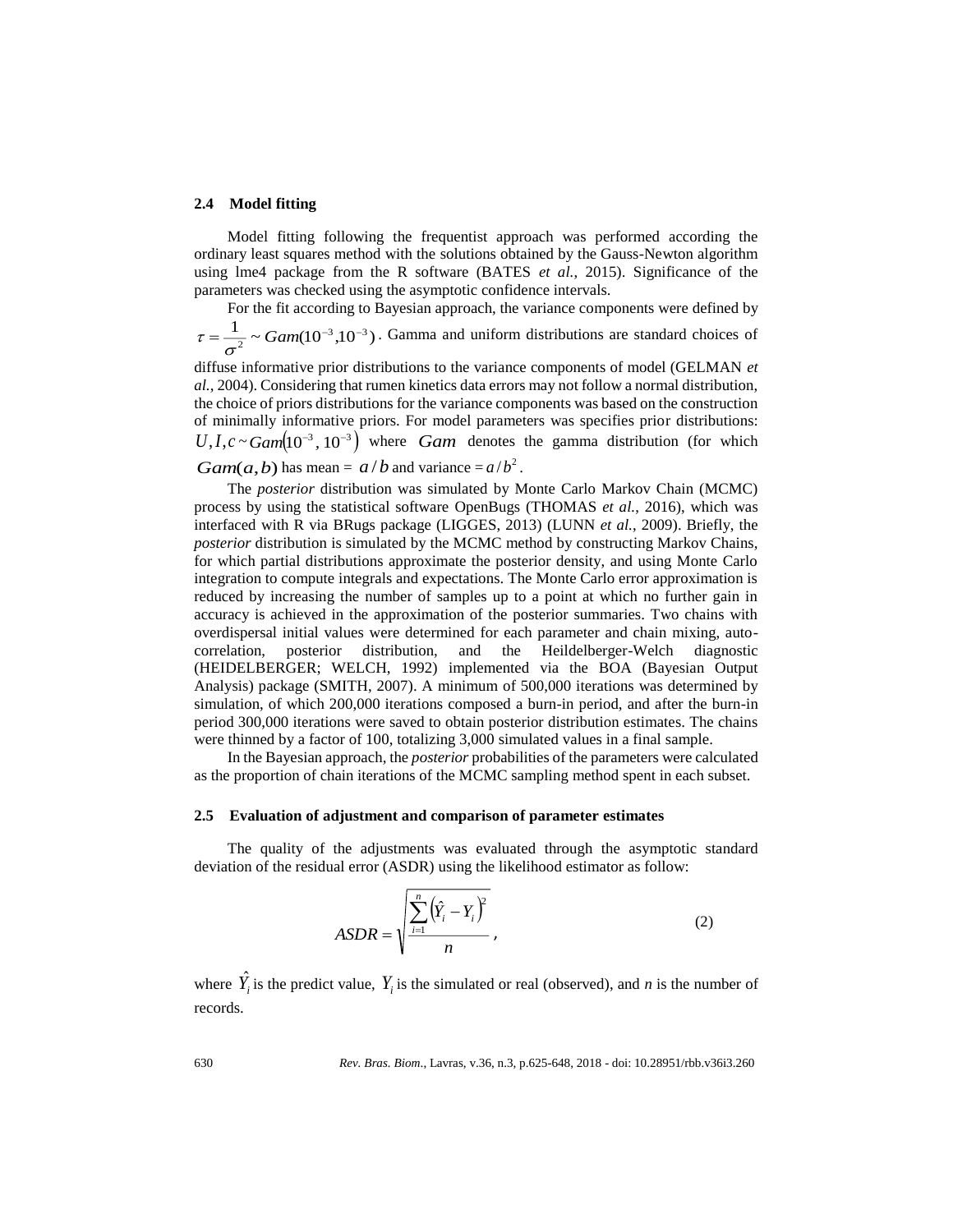Specifically for the simulated dataset, the accuracy of the estimates for each parameter was evaluated by computing the bias (*B*). Such an assumption was based on the fact that estimates of the parameters obtaining by each method should converge to the parametric values used to simulate the scenarios and subsets. The average estimates of  $B(%)$  were calculated as:

$$
B = \frac{\frac{1}{n} \sum_{i=1}^{n} (\hat{\theta}_i - \theta)}{\theta} \times 100,
$$
\n(3)

where  $\hat{\theta}_i$  is the estimate of the parameter in the evaluation *i* for an specific scenario and subset  $(i = 1, 2, ..., 10)$ , and  $\boldsymbol{\Theta}$  is the parametric value.

The pattern of the average difference between the estimates of the parameters obtained by Bayesian and frequentist approaches was evaluated by using a paired t-test ( $\alpha = 0.05$ ).

When necessary, descriptive plots were also drawn to a better understanding of the pattern of results.

The statistical computations was performed using the R statistical software (R CORE TEAM, 2017), except the MCMC method that was performed in the R statistical software (R CORE TEAM, 2017) assisted by statistical software WinBUGS (LUNN *et al.*, 2000).

#### **3 Results**

#### **3.1 Simulated data**

In the Bayesian simulation, the samples came from 300,000 iterations, already discounting the burn-in period, which resulted in 3,000 total record iterations. This total record number in each subset was verified for convergence of chains by the Heildelberger-Welch diagnostic. From this diagnostic, it was not registered any non-convergence in the subsets. Thus, 3,000 record iterations were sufficient to achieve convergence. Similarly, the frequentist approach did not show any case of unsuccessful convergence. During the model fitting, it was not determined any border for the parameters estimate, in order to evaluate if the approaches would be able to estimate the parameters in accordance with the biological coherence borders.

At first glance, both inferences showed a similar performance. On average, the parameters estimates, precision (Table 1) and bias, and the residual error (Table 2) were very similar to each other when both methods were numerically contrasted. It is important to note that for most subsets the sums of the potentially degradable and undegradable fractions (*U+I*, Table 1) were very close to 100%, which agreed with the biological and chemical assumptions of NDF degradation and added reliability to the model adjustments (Table 1). However, subset B4, which was developed to test the highest level of random loss of incubation points, showed discrepant values for *U+I* for both approaches (103.57 for Bayesian and 103.09 for frequentist). In a particular way, the adjustment of the subset  $B_4$ through Bayesian approach lead to estimates of parameter *c* that did not match any expected biological pattern (Table 1) and with a highly prominent bias (Table 2).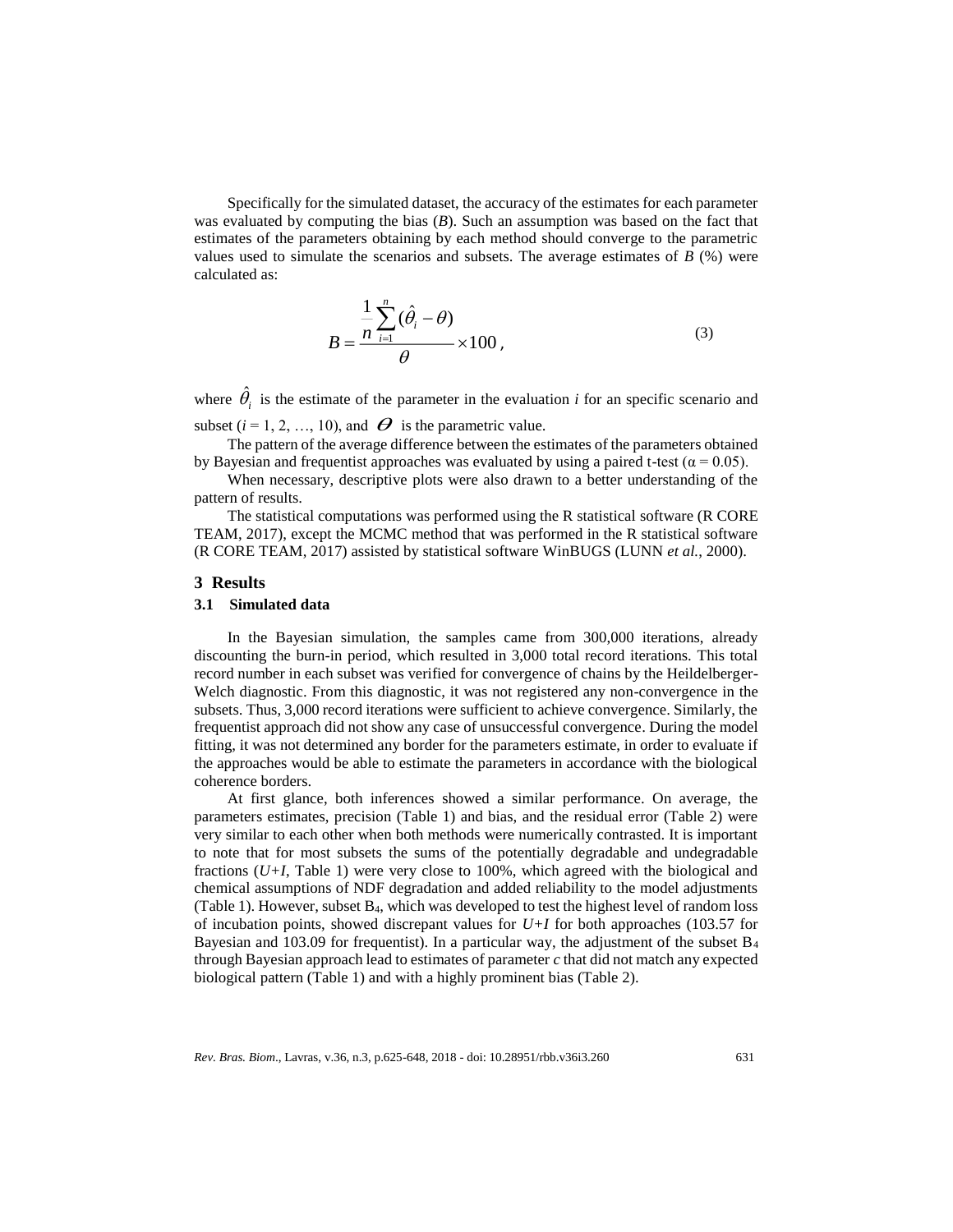|                |               |                | Bayesian <sup>2, 3</sup> | Frequentist <sup>2, 3</sup> |             |               |               |        |
|----------------|---------------|----------------|--------------------------|-----------------------------|-------------|---------------|---------------|--------|
| Scenario       | U             | $\mathcal{C}$  |                          | $U+I$                       | U           | $\mathcal{C}$ |               | $U+I$  |
| A <sub>1</sub> | 63.00(0.79)   | 0.058(0.002)   | 36.99(1.10)              | 99.99                       | 62.97(0.48) | 0.058(0.001)  | 37.06 (0.234) | 100.04 |
| A <sub>2</sub> | 63.11(2.41)   | 0.065(0.105)   | 36.15(2.66)              | 99.27                       | 62.78(0.67) | 0.059(0.001)  | 37.19 (0.333) | 99.97  |
| $A_3$          | 62.96(1.69)   | 0.071(0.587)   | 37.21(0.75)              | 100.17                      | 63.05(0.83) | 0.059(0.001)  | 37.22 (0.437) | 100.27 |
| $A_4$          | 62.69(2.31)   | 0.061(0.244)   | 37.09 (1.78)             | 99.77                       | 62.70(0.94) | 0.059(0.001)  | 37.24 (0.526) | 99.94  |
| $B_1$          | 63.30(0.56)   | 0.059(0.001)   | 37.08(0.25)              | 100.38                      | 63.30(0.55) | 0.059(0.001)  | 37.08 (0.242) | 100.39 |
| B <sub>2</sub> | 63.53(2.79)   | 0.169(3.205)   | 35.16 (3.42)             | 98.69                       | 63.40(0.69) | 0.059(0.001)  | 37.05 (0.344) | 100.46 |
| $B_3$          | 62.44(3.04)   | 0.063(0.453)   | 36.98(1.13)              | 99.42                       | 62.58(1.33) | 0.057(0.002)  | 36.99 (0.546) | 99.57  |
| $B_4$          | 67.05 (21.34) | 1.131 (11.427) | 36.52(4.62)              | 103.57                      | 65.74(4.19) | 0.060(0.003)  | 37.35 (0.710) | 103.09 |
| $C_1$          | 62.93(3.79)   | 0.058(0.023)   | 36.93(1.11)              | 99.85                       | 62.94(3.44) | 0.058(0.001)  | 37.02 (0.176) | 99.96  |
| C <sub>2</sub> | 63.12(0.82)   | 0.058(0.002)   | 36.90(1.11)              | 100.02                      | 63.03(0.30) | 0.059(0.001)  | 37.06 (0.135) | 100.09 |
| $C_3$          | 63.05(0.49)   | 0.058(0.001)   | 37.01 (0.28)             | 100.06                      | 63.05(0.30) | 0.058(0.001)  | 37.01 (0.163) | 100.07 |
| $C_4$          | 62.98(0.48)   | 0.059(0.005)   | 37.10(0.43)              | 100.08                      | 62.97(0.30) | 0.059(0.001)  | 37.11 (0.206) | 100.09 |
| $D_1$          | 63.24(0.62)   | 0.059(0.002)   | 36.95(0.42)              | 100.18                      | 63.24(0.59) | 0.059(0.001)  | 36.96 (0.281) | 100.19 |
| $D_2$          | 63.18(1.02)   | 0.058(0.002)   | 36.76(1.07)              | 99.94                       | 63.11(0.72) | 0.059(0.001)  | 36.93 (0.343) | 100.04 |
| $D_3$          | 63.26(0.88)   | 0.059(0.001)   | 36.98(0.42)              | 100.25                      | 63.27(0.87) | 0.059(0.001)  | 36.99 (0.417) | 100.26 |
| $D_4$          | 63.04 (1.29)  | 0.059(0.002)   | 37.08 (1.39)             | 100.12                      | 62.97(0.98) | 0.060(0.001)  | 37.28 (0.461) | 100.25 |

Table  $1$  – Average estimates of the parameters potentially degradable fraction  $(U, %)$ , common rate of lag and degradation  $(c, h<sup>-1</sup>)$ , undegradable fraction (*I*, %) obtained on simulated data using the Bayesian or frequentist approaches

<sup>1</sup> See text for details about scenarios.

 $2$  The values correspond to the average of ten adjustments for each subset within each scenario.

<sup>3</sup> The values between parentheses correspond to the standard deviation among adjusted models ( $n = 10$ ).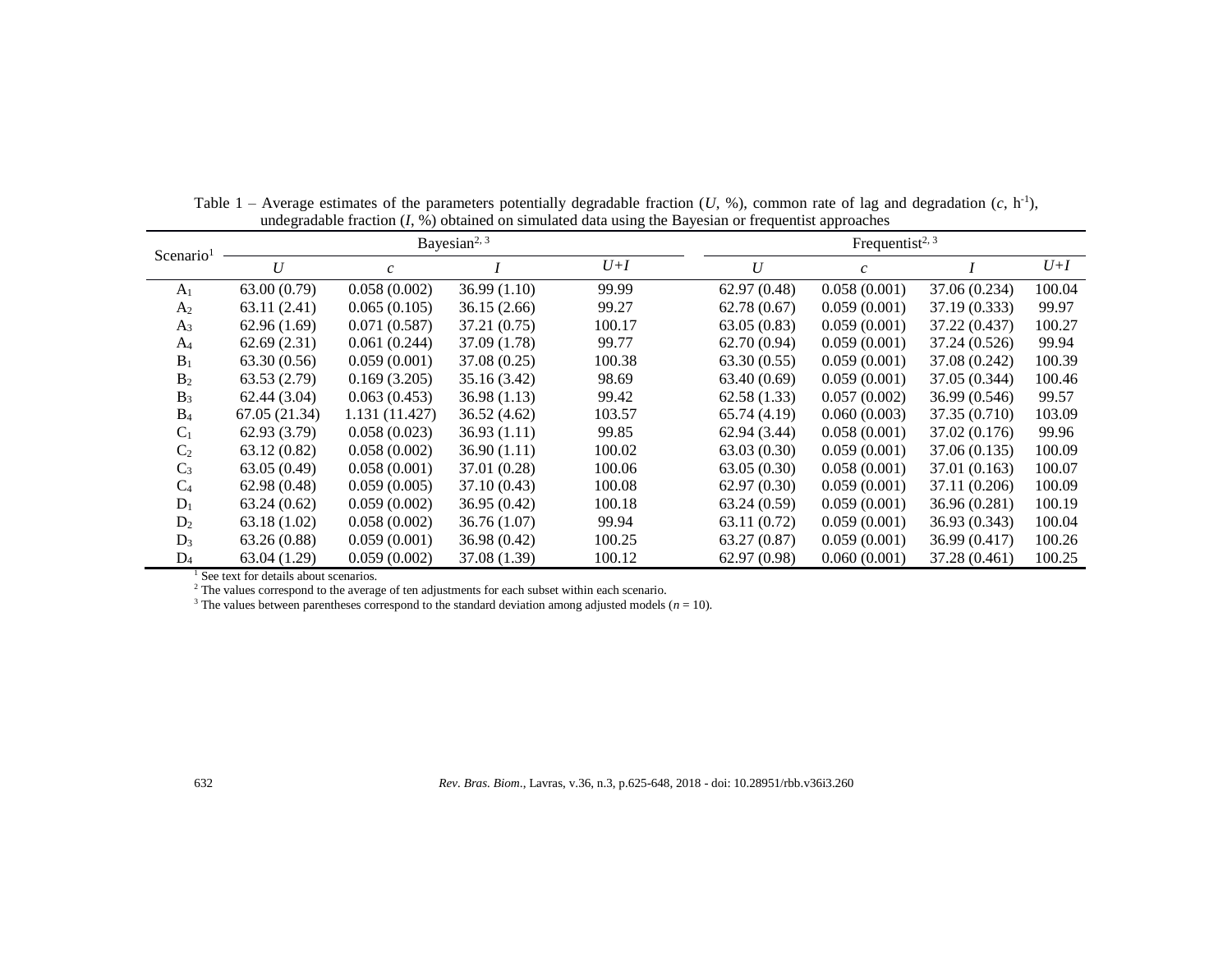In spite of being very similar, the estimates of the undegradable fraction *I* differed between Bayesian and frequentist approaches (*P*<0.05). On average, *I* fraction was higher for the frequentist approach (Table 3). Is must be emphasized that this pattern was kept even when not considering subset  $B_4$  in the paired t-test (data not shown). There was no difference between approaches with regard parameters *U* and *c* (*P*≥0.16).

|                           |             |                | Bayesian <sup>2, 3</sup> |                   |             | Frequentist <sup>2, 3</sup> |                  |                 |  |  |
|---------------------------|-------------|----------------|--------------------------|-------------------|-------------|-----------------------------|------------------|-----------------|--|--|
| Scenari<br>o <sup>1</sup> |             |                | B                        |                   |             | B                           |                  |                 |  |  |
|                           | <b>ASDR</b> | U              | $\mathcal{C}$            |                   | <b>ASDR</b> | U                           | $\boldsymbol{c}$ |                 |  |  |
| A <sub>1</sub>            | 0.982       | 0.130(0.47)    | $-0.380(0.784)$          | $-0.237(0.439)$   | 0.982       | 0.085(0.480)                | $-0.246(0.867)$  | $-0.043(0.547)$ |  |  |
| A <sub>2</sub>            | 2.617       | 0.303(1.54)    | 5.716 (15.932)           | $-3.331(10.553)$  | 0.850       | $-0.218(0.626)$             | 0.081(0.885)     | 0.286(0.443)    |  |  |
| $A_3$                     | 2.402       | 0.067(1.77)    | 7.093 (21.490)           | 0.339(0.703)      | 1.007       | 0.202(1.707)                | 0.237(1.623)     | 0.367(0.707)    |  |  |
| A <sub>4</sub>            | 1.363       | $-0.370(2.35)$ | 2.712(5.450)             | $-0.004(1.689)$   | 1.158       | $-0.341(2.169)$             | 0.269(1.180)     | 0.420(0.938)    |  |  |
| $B_1$                     | 1.150       | 0.602(0.73)    | 0.478(1.270)             | $-0.0002(0.573)$  | 1.150       | 0.610(0.734)                | 0.485(1.272)     | 0.006(0.570)    |  |  |
| B <sub>2</sub>            | 6.547       | 0.963(2.14)    | 18.539 (32.591)          | $-10.255(31.930)$ | 1.321       | 0.767(0.670)                | 0.567(1.648)     | $-0.076(0.800)$ |  |  |
| $B_3$                     | 6.130       | $-0.763(2.24)$ | 5.469 (13.104)           | $-0.285(1.375)$   | 4.456       | $-0.536(2.228)$             | $-2.055(2.860)$  | $-0.265(1.341)$ |  |  |
| B <sub>4</sub>            | 4.520       | 6.562(10.62)   | 29.10 (35.139)           | $-1.722(4.842)$   | 0.974       | 4.485 (7.483)               | 2.912 (4.628)    | 0.665(2.525)    |  |  |
| $C_1$                     | 1.177       | 0.014(6.61)    | $-0.664(3.996)$          | $-0.422(0.730)$   | 1.163       | 0.028(6.608)                | $-0.544(3.872)$  | $-0.161(0.603)$ |  |  |
| C <sub>2</sub>            | 1.243       | 0.324(0.53)    | $-0.146(1.247)$          | $-0.503(1.307)$   | 1.205       | 0.181(0.307)                | 0.173(0.829)     | $-0.059(0.347)$ |  |  |
| $C_3$                     | 1.179       | 0.200(0.25)    | $-0.050(0.513)$          | $-0.190(0.328)$   | 1.180       | 0.209(0.255)                | $-0.039(0.510)$  | $-0.175(0.323)$ |  |  |
| C <sub>4</sub>            | 1.173       | 0.092(0.34)    | 0.226(0.675)             | 0.063(0.450)      | 1.173       | 0.088(0.332)                | 0.199(0.546)     | 0.090(0.393)    |  |  |
| $D_1$                     | 1.852       | 0.507(0.89)    | 0.206(1.684)             | $-0.370(0.923)$   | 1.851       | 0.506(0.886)                | 0.219(1.708)     | $-0.339(0.929)$ |  |  |
| $D_2$                     | 2.583       | 0.410(1.07)    | $-0.245(2.756)$          | $-0.892(1.842)$   | 2.569       | 0.305(1.030)                | 0.083(2.367)     | $-0.408(0.869)$ |  |  |
| $D_3$                     | 2.806       | 0.545(1.38)    | 0.066(1.595)             | $-0.273(1.114)$   | 2.805       | 0.556(1.378)                | 0.066(1.594)     | $-0.253(1.108)$ |  |  |
| $D_4$                     | 3.624       | 0.194(0.84)    | 1.209 (2.892)            | $-0.010(1.312)$   | 3.642       | 0.083(0.873)                | 1.572(2.700)     | 0.513(1.150)    |  |  |

Table 2 – Asymptotic standard deviation of residual error (ASDR) for the adjusted model and average bias (*B,* %) for the estimates of the parameters potentially degradable fraction  $(U, \%)$ , common rate of lag and degradation  $(c, h^{-1})$ , undergradable fraction  $(I,$ %) obtained on simulated data using the Bayesian or frequentist approaches

<sup>1</sup> See text for details about scenarios.

<sup>2</sup> The values correspond to the averages of ten adjustments for each subset within each scenario.

<sup>3</sup> The values between parentheses correspond to standard deviation of bias among ten adjustments.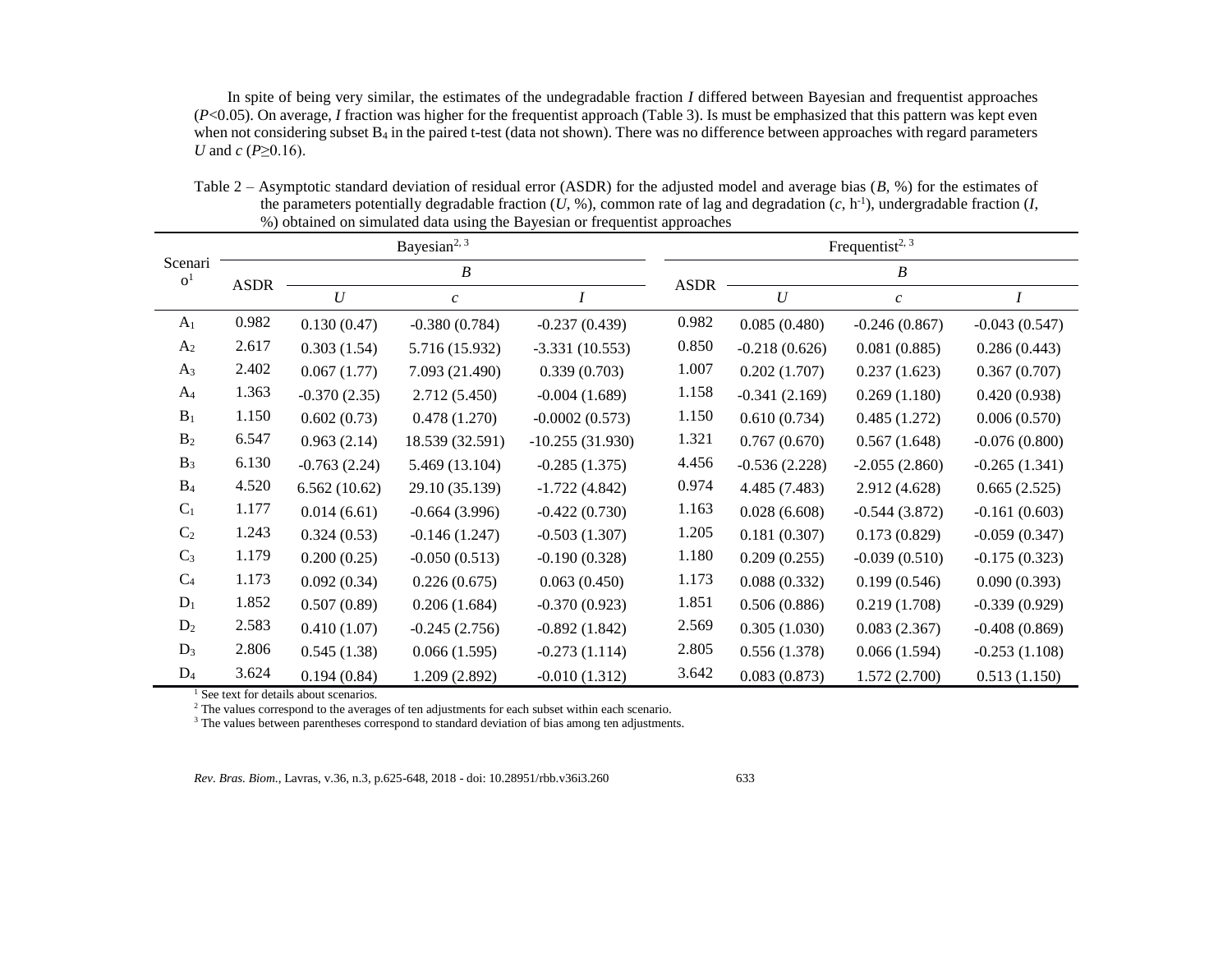|                         | ang actual galaset |                   |                  |        |         |  |
|-------------------------|--------------------|-------------------|------------------|--------|---------|--|
| Parameters              | Bayesian           | Frequentist       |                  | t-test |         |  |
|                         | Mean               |                   | $\boldsymbol{n}$ | s(d)   | P value |  |
|                         |                    | Simulated values  |                  |        |         |  |
| U                       | $63.33 \pm 2.89$   | $63.20 \pm 1.09$  |                  | 0.396  | 0.226   |  |
| $\mathcal{C}_{0}^{0}$   | $0.069 + 0.346$    | $0.059 \pm 0.001$ | 16               | 0.027  | 0.166   |  |
| I                       | $36.80 \pm 1.38$   | $37.10 \pm 0.34$  |                  | 0.533  | 0.040   |  |
|                         |                    | Real values       |                  |        |         |  |
| U                       | $68.51 + 4.30$     | $66.917 \pm 3.57$ |                  | 3.859  | 0.223   |  |
| $\mathcal{C}_{0}^{(n)}$ | $0.051 + 0.045$    | $0.051 \pm 0.009$ | 10               | 0.003  | 0.919   |  |
| I                       | $27.50 + 4.18$     | $29.46 \pm 3.28$  |                  | 4.452  | 0.197   |  |

Table 3 - Paired t-test to compare the estimates of the parameters potentially degradable fraction  $(U, %)$ , common rate of lag and degradation  $(c, h<sup>-1</sup>)$ , undegradable fraction (*I*, %) obtained using Bayesian or frequentist approaches for simulated and actual dataset

#### **3.2 Actual dataset**

In general, the pattern of the results regarding  $U+I$  obtained for the actual dataset followed what has been observed for the simulated dataset (Table 4). There was little variation among treatments within each experiment for the frequentist approach, and for Experiment 2 when Bayesian approach was applied. However, the Bayesian approach tended to over and underestimate the fractions *U* and *I* for treatments 2 and 5 within Experiment 1, respectively (Table 4), when compared with the other treatments and with the estimates obtained with frequentist approach. It must be pointed out that those treatments were the ones with the lowest precision among all evaluated treatments.

In spite of that behavior, there were no differences between approaches with regard the parameter estimates (P≥0.19, Table 3). Nonetheless, similarly to the simulated dataset, the average estimates of parameter *I* were numerically higher for the frequentist approach (Table 3). The relevance of this pattern will be discussed with more details in the next section.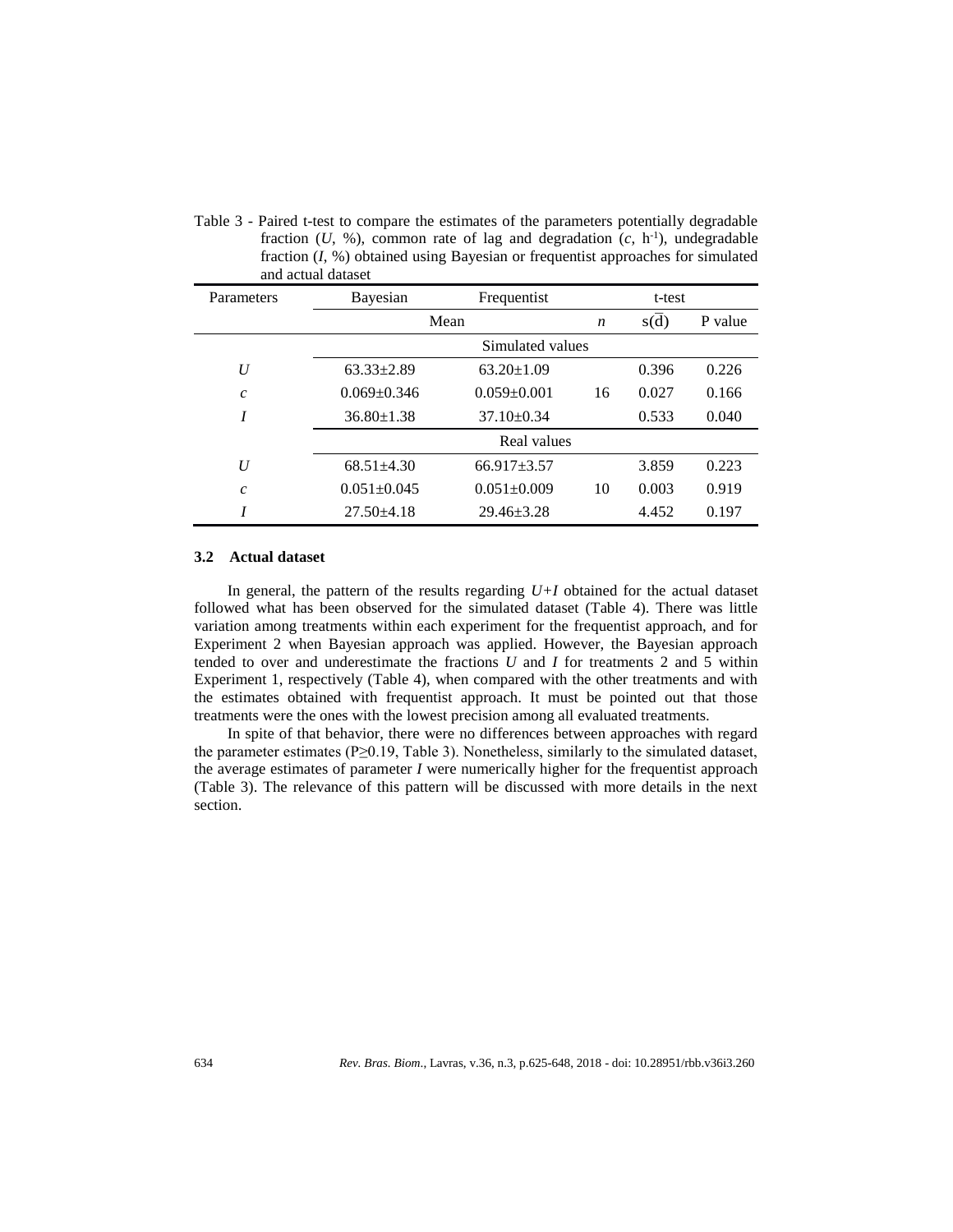| Real<br>data   | upprouence        |                   | Bayesian          |        | Frequentist       |                  |                   |                  |        |             |
|----------------|-------------------|-------------------|-------------------|--------|-------------------|------------------|-------------------|------------------|--------|-------------|
|                | U                 | $\mathcal{C}$     |                   | $U+I$  | ASDR <sup>1</sup> | U                | $\mathfrak c$     |                  | $U+I$  | <b>ASDR</b> |
| Exp.           |                   |                   |                   |        |                   |                  |                   |                  |        |             |
| $T_1$          | $69.09 \pm 3.94$  | $0.042 \pm 0.005$ | $28.02 \pm 3.95$  | 97.12  | 9.691             | $68.60 \pm 3.55$ | $0.043 \pm 0.004$ | $28.75 \pm 3.34$ | 97.35  | 9.686       |
| T <sub>2</sub> | $76.96 \pm 5.07$  | $0.043 \pm 0.379$ | $19.45 \pm 5.23$  | 96.41  | 10.309            | $75.66 \pm 3.97$ | $0.037 \pm 0.003$ | $21.09 \pm 3.94$ | 96.75  | 8.576       |
| $T_3$          | $71.77 + 4.62$    | $0.035 \pm 0.004$ | $27.99 \pm 4.88$  | 99.76  | 9.248             | $70.85 \pm 3.88$ | $0.036 \pm 0.003$ | $29.16 \pm 3.88$ | 100.01 | 9.239       |
| T <sub>4</sub> | $77.76 \pm 4.15$  | $0.038 \pm 0.004$ | $25.53 \pm 4.20$  | 103.29 | 9.408             | 77.10±3.74       | $0.038 \pm 0.003$ | $26.42 \pm 3.67$ | 103.52 | 9.403       |
| $T_5$          | $83.22 \pm 11.73$ | $0.027 \pm 0.029$ | $11.58 \pm 12.52$ | 94.80  | 15.555            | $70.72 \pm 7.87$ | $0.033 \pm 0.006$ | $26.12 \pm 8.06$ | 96.83  | 15.120      |
| Exp.<br>2      |                   |                   |                   |        |                   |                  |                   |                  |        |             |
| $T_1$          | $58.19 \pm 2.84$  | $0.060 \pm 0.006$ | $35.37 \pm 2.53$  | 93.57  | 8.394             | $58.14 \pm 2.69$ | $0.060 \pm 0.005$ | $35.54 \pm 2.17$ | 93.69  | 8.392       |
| T <sub>2</sub> | $61.50 \pm 2.60$  | $0.063 \pm 0.005$ | $32.34 \pm 2.04$  | 93.85  | 7.297             | $61.51 \pm 2.32$ | $0.063 \pm 0.005$ | $32.46 \pm 1.83$ | 93.97  | 7.295       |
| $T_3$          | $64.72 \pm 2.84$  | $0.072 \pm 0.007$ | $30.65 \pm 2.12$  | 95.38  | 8.346             | $64.73 \pm 2.61$ | $0.072 \pm 0.058$ | $30.76 \pm 1.95$ | 95.49  | 8.345       |
| T <sub>4</sub> | $60.52 \pm 2.87$  | $0.070 \pm 0.007$ | $33.52 \pm 2.32$  | 94.05  | 8.890             | $60.51 \pm 2.79$ | $0.070+0.006$     | $33.65 \pm 2.10$ | 94.16  | 8.889       |
| $T_5$          | $61.38 \pm 2.36$  | $0.060 \pm 0.005$ | $30.51 \pm 2.00$  | 91.90  | 7.138             | $61.35 \pm 2.29$ | $0.060 \pm 0.004$ | $30.63 \pm 1.85$ | 91.98  | 7.137       |

Table 4 - Estimates of the parameters potentially degradable fraction  $(U, \mathcal{C})$ , common rate of lag and degradation  $(c, h^{-1})$ , undegradable fraction (*I*, %) obtained on actual data (two experiments and five treatments per experiment) using Bayesian or frequentist approaches

<sup>1</sup> Asymptotic standard deviation of residual error (ASDR) for the adjusted model.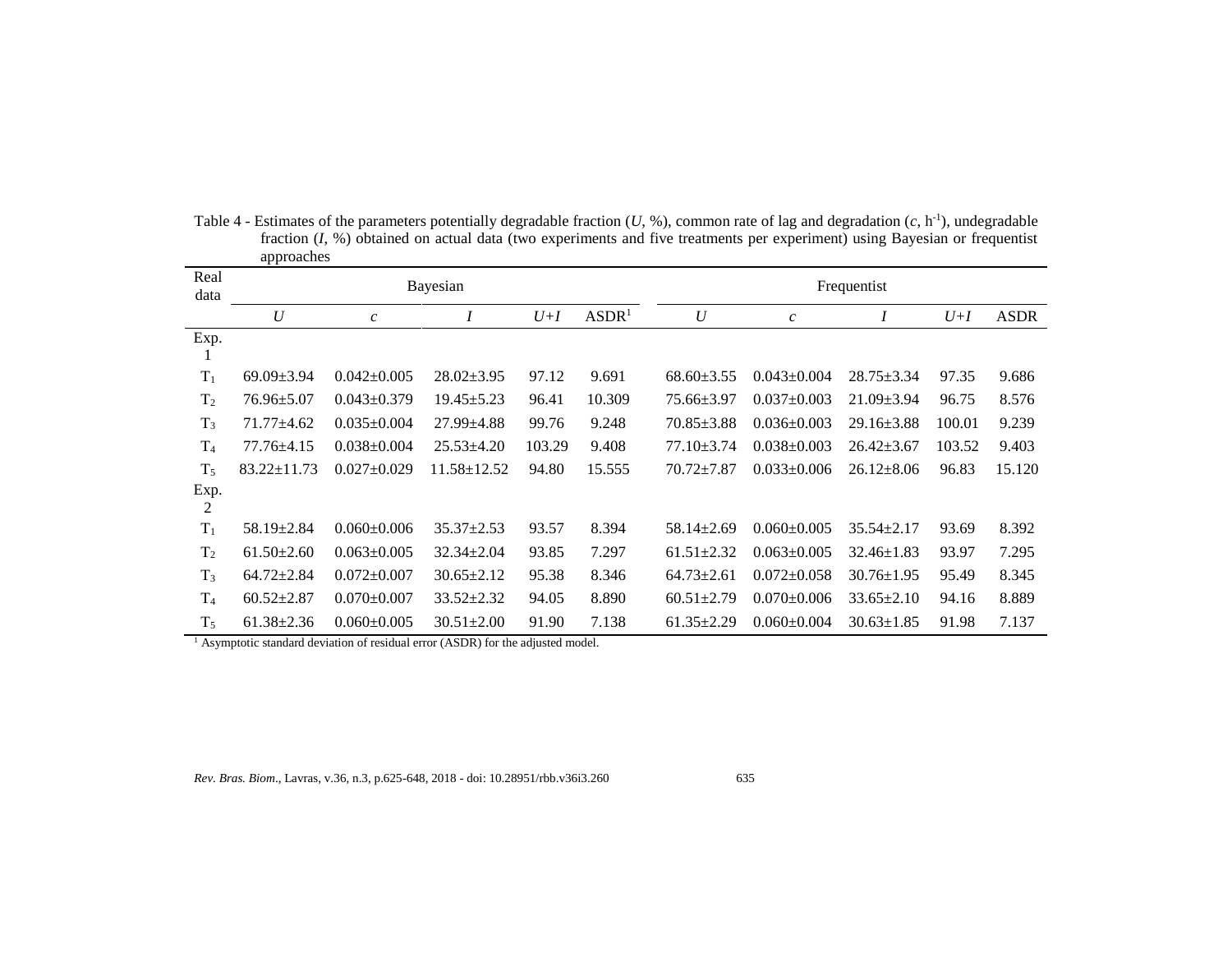# **4 Discussion**

The essence of the Bayesian method is there is no logical distinction between model parameters and data (BEAUMONT and RANNALA, 2004). Both of them are random variables with a joint probability distribution that is specified by each evaluated model. The aim of the Bayesian inference is to calculate the posterior distribution of the parameters, the conditional distribution of parameters given a data, assisted by a prior distribution. Conversely, the frequentist approach is based on maximizing the probability of the data given the parameters (that is, maximizing the likelihood as a function of the parameter for a fixed dataset).

In fact, both inferences aim to estimate the parameters with the least possible error. The Bayesian inference has a specific advantage comparing to frequentist inference that is to consider the *prior* information (SILVA *et al.*, 2011; 2013). However, it is common in practice to utilize a default or objective prior distribution. Then, the Bayes theorem would not provide any guarantee as to performance (BAYARRI and BERGER, 2004). Another problem is the choice of an improper prior distribution. In this case, the Bayes theorem may generate an incorrect performance and, consequently, an improper posterior distribution.

In terms of mathematic, the results coming from frequentist inference and Bayesian inference with non-informative priors would tend to be the same. Browne and Draper (2006) compared the Bayesian approach (without prior influence) and frequentist approach (likelihood-based) in different types of models and concluded that both methods lead to similar and unbiased estimates. Such a conclusion agrees, in general, with the results obtained for the scenarios A, C, and D, where both approaches seems to present similar robustness in front of an organized minimal sampling (Scenario A); an loss of an entire section of the curve, but preserving the other parts (Scenario C); and a dataset with increased random error (Scenario D).

However, the choice of non-informative prior distribution can affect the inferences; noticeably in cases where the number of records/groups evaluated are small or when the variance of the records/group is close to zero (GELMAN, 2004; 2006). For instance, the uniform distribution is commonly considered an improper prior distribution for the variance parameter. The uniform distribution (0, *A*) (*i.e.* uniform distribution with values in the range 0 and *A*) can produce a limited proper posterior distribution as  $A \rightarrow \infty$ , as long as the number of records/groups. Thus, for a finite but sufficiently large A, the inferences are not sensitive to the choice of A (GELMAN, 2006). In order to evaluate both inferences as balanced as possible in this paper, it was used a "weakly informative prior" gamma distribution (*U, I, c*  $\sim$ Gam (10<sup>-3</sup>, 10<sup>-3</sup>)) for the parameters. The choice of gamma distribution was based on the fact that only positive values belongs to this distribution and none parameter of the evaluated model can assume negative values (Equation 1).

However, the constraint arisen from limit data availability along with using a noninformative prior distribution seemed to affect the estimates for subset B4, leading to great bias of the estimates of incubation residue (Figure 2) and estimates of degradation rate without a biological coherence (Tables 1 and 2). It should be noted that a similar pattern was not observed for frequentist approach (Figure 3). When random losses are simulated, it is not possible to assure where the remained incubation points would be located regarding time. Therefore, it is possible to happen that points may be located very close to each other,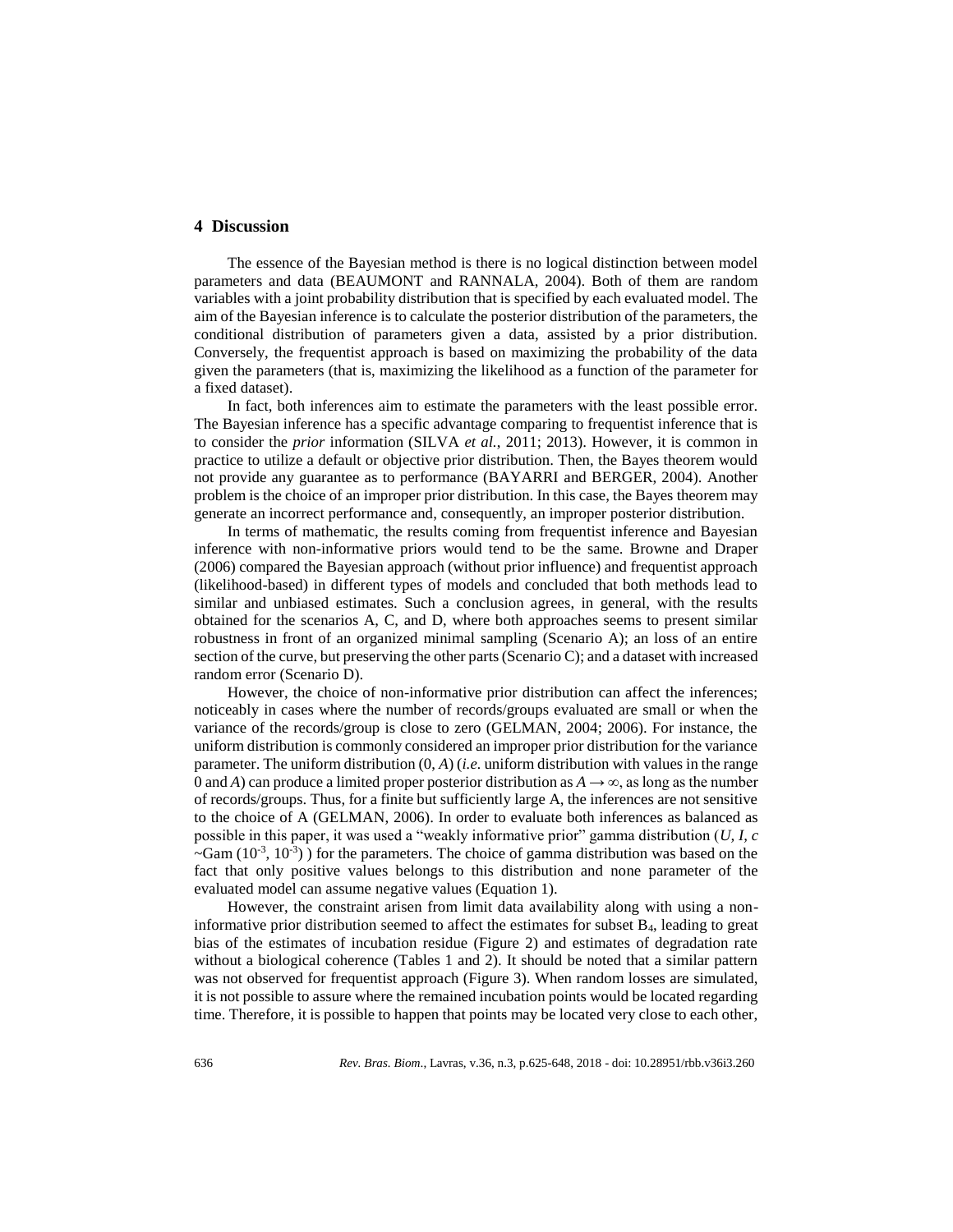which could cause a lack of agreement between the real information and the *prior* distribution used here. Therefore, it may suggest that under a high level of random loss of incubations points, a more detailed study of the *prior* distribution (maybe coming from information from other studies or meta-analyses) must be done to assure reliability and accuracy of predicted values. It must be highlighted that utilization of Bayesian approach to rumen kinetics is not a routine in nutritional studies and knowledge on distribution of the related parameters is not available yet.



Figure 2 - Descriptive relationship between actual (from subsets) and predicted according to Bayesian approach (from model adjustment) of the NDF residues as a function of time for scenario B. The solid lines represent the equality line.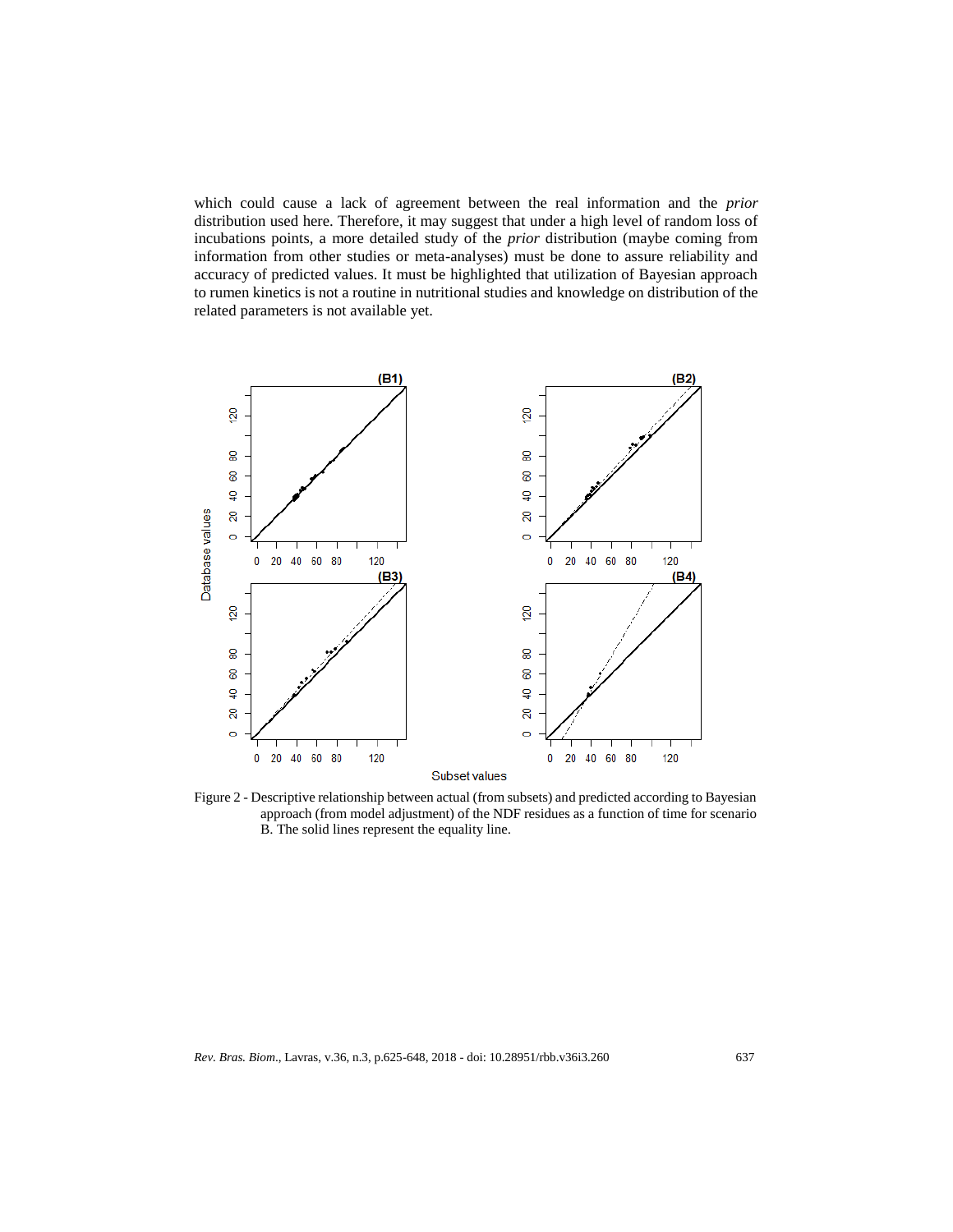

Figure 3 - Descriptive relationship between actual (from subsets) and predicted according to frequentist approach (from model fitted) of the NDF residues as a function of time for scenario B. The solid lines represent the equality line.

In spite of the previous discussion, one constraint was observed for Bayesian approach. The evaluation of simulated dataset showed a systematic underestimation of undegradable fraction of NDF (Tables 1, 2, and 3). The dimension of fractions *U* and *I* are inherent to the feed and cannot be influenced by dietary characteristics (DETMANN *et al.*, 2008). In other words, when a diet favors or disfavors the ruminal degradation of fiber, its effects would be perceived only on degradation rate. In spite of a non-significant difference between the approaches evaluated here, the evaluation of the real dataset showed numerically lower estimates of fraction *I* when the Bayesian approach was used (Tables 3 and 4). The fraction *I* was evaluated in both experiments by Figueiras (2013) using a longterm incubation procedure (288 hours) as recommended by Valente *et al.* (2011). This procedure is used based on the minimal time necessary to incubation residue becomes statistically similar to the residue theoretically obtained at infinite time. Figueiras (2013) found estimates for *I* fraction of 29.68 and 33.76% in Experiments 1 and 2, respectively. From this, it is noted that frequentist approach produced estimated closer to that values (26.31 and 32.61%) when compared to Bayesian approach (22.51 and 32.48%). Moreover, the high variation among treatments for the estimates of *U* and *I* fractions in Experiment 1 (Table 4) indicates problems with regard Bayesian approach. The forage evaluated within each experiment was the same. Therefore, variations between treatments must be only minimal and random as the dimensions of the fractions are inherent to the feed itself and cannot vary according to different supplements.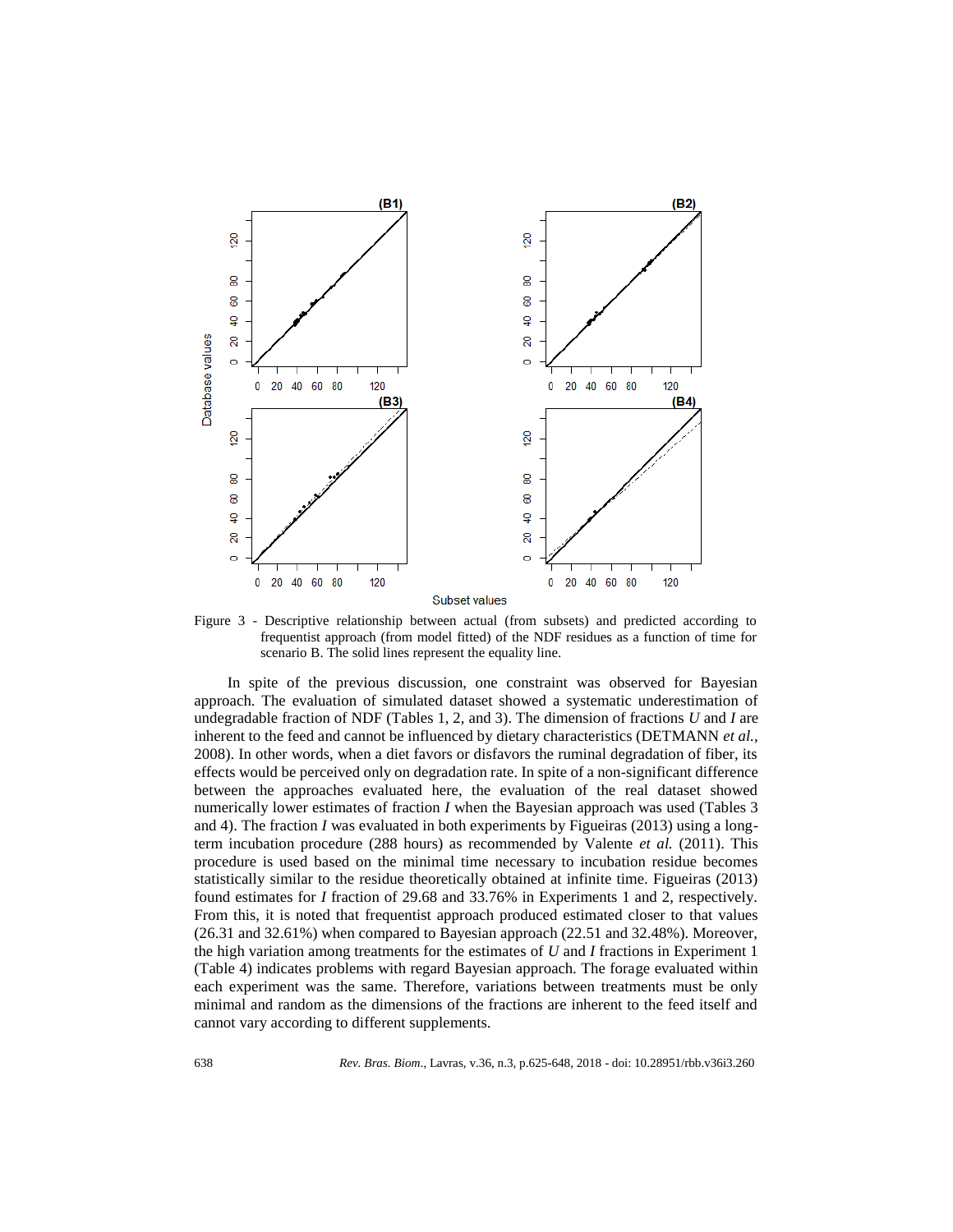Mertens (2005) highlighted that the final points of an incubation procedure should provide information that allow a good adjustment of the model regarding asymptote. In other words, at least the final incubation point should be located on a specific time in order to give reliable information of the dimension of undegradable fraction and allow a more accurate adjustment. The endpoint at 144 hours seemed a good procedure when the frequentist approach was used, but not when Bayesian approach was applied. It may be a reflex of the lack of a more reliable *prior* information, as discussed before.

### **Conclusions**

The Bayesian approach and frequentist approach presented reliable estimates for the majority of the data tested. Therefore, in specific cases with short random records number, the Bayesian approach showed greater bias of the incubation residue estimates and estimates of degradation rate without a biological coherence, compared to frequentist inference. In another words, the Bayesian approach fitted with non-informative prior, presented less flexible than frequentist inference. Nevertheless, it is emphasized the importance of the background information before the modeling, especially in a Bayesian approach, in order to define proper prior distributions. Future thorough studies about the influence of non-informative prior correlated to parameters estimated are necessary.

#### **Acknowledgments**

The authors gratefully acknowledge to the Conselho Nacional de Desenvolvimento Científico e Tecnológico (CNPq), Fundação de Amparo à Pesquisa do Estado de Minas Gerais (FAPEMIG) and Instituto Nacional de Ciência e Tecnologia de Ciência Animal (INCT - Ciência Animal) for financial support, and the two reviewers and editors for their suggestions.

- BONFÁ, H. C.; DETMANN, E.; SILVA, F. F.; FIGUEIRAS, J. F. Comparação da abordagem Bayesiana e Frequentista para ajuste de modelos não-lineares: uma aplicação ao modelo gamatempo-dependente para descrição degradação da fibra em detergente neutro. *Rev. Bras. Biom*., Lavras, v.36, n.3, p.625-648, 2018.
- *RESUMO: Objetivou-se avaliar e comparar a eficiência das inferências Bayesiana e Frequentista frente a descrição da degradação ruminal da fibra em detergente neutro utilizando um modelo do tipo gama-tempo-dependente. Um banco de dados simulado composto por quatro cenários foi utilizado: restrição regular do número de tempos de incubação, perda aleatória de tempos de incubação, perda de partes específicas das curvas de degradação, variação na precisão dos procedimentos de incubação. Os cenários foram divididos em quatro subconjuntos cada, os subconjuntos foram simulados dez vezes, permitindo uma ampla avaliação da capacidade de ajuste das diferentes abordagens frente os diferentes cenários. Dois bancos de dados reais foram utilizados para avaliar as abordagens, os dados reais foram compostos da degradação da NDF de uma gramínea tropical (Brachiaria decumbes). O modelo foi ajustado de acordo com as características de cada abordagem e comparados via gráficos e avaliadores. A abordagem bayesiana e a abordagem Frequentista apresentaram estimativas confiáveis para a maioria dos dados avaliados. Entretanto, a abordagem bayesiana apresentou um grande viés das estimativas do resíduo e das estimativas da taxa de degradação de incubação, não apresentando uma coerência biológica para os parâmetros, em comparação com a abordagem Frequentista. Ou seja, a abordagem Bayesiana ajustada com priores não informativas, apresentou-se menos flexível do*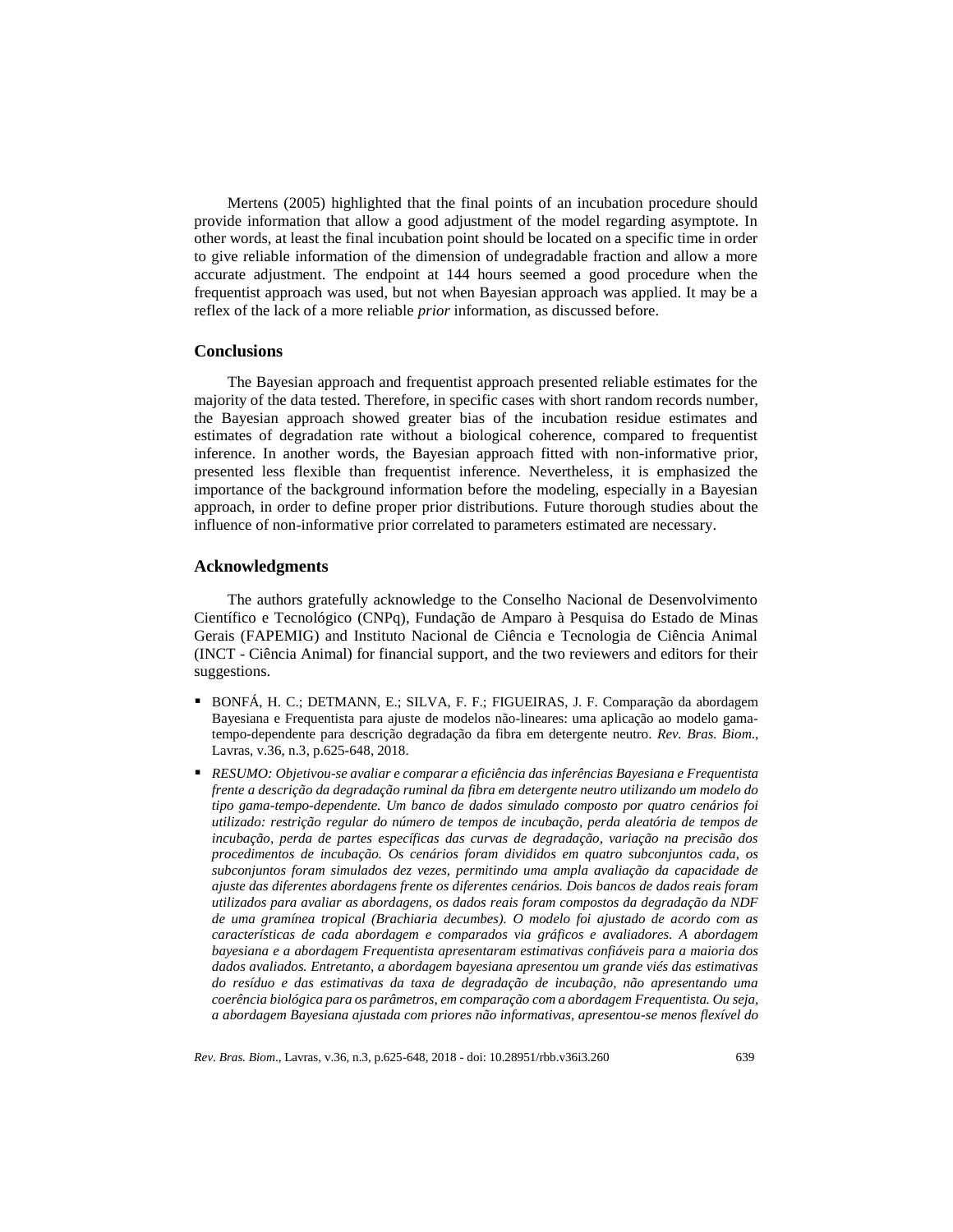*que a abordagem Frequentista. No entanto, ressalta-se a importância das informações a priori, especialmente para a abordagem bayesiana, a fim de definir priores apropriadas ao modelo. Estudos futuros mais aprofundados sobra a influência das priores não informativas sobre a estimativa de parâmetros são necessários.*

*PALAVRAS-CHAVE: Gama-tempo-dependente; inferência; degradação ruminal; método in situ.*

# **References**

BATES, D.; MACHLER, M.; BOLKER, B. M.; WALKER, S. C. Fitting linear mixedeffects models using lme4. *Journal of Statistical Software,* v.67, n.1, p.1-48, 2015.

BAYARRI, M. J.; BERGER, J. O. The interplay of Bayesian and frequentist analysis. *Statistical Science,* v.19, n.1, p.58-80, 2004.

BEAUMONT, M. A.; RANNALA, B. The Bayesian revolution in genetics, *Nature Reviews Genetics,* v.5, p.251-261, 2004.

BROWNE, W. J.; DRAPER, D. A comparison of Bayesian and likelihood-based methods for fitting multilevel models. *Bayesian Analysis,* v.1, n.3, p.473-514, 2006.

DETMANN, E.; CECON, P. R.; PAULINO, M. F.; ZERVOUDAKIS, J. T.; VALADARES FILHO, S. C.; ARAÚJO, C. V. Estimação de parâmetros de cinética de trânsito de partículas em bovinos sob pastejo por diferentes sequências amostrais. *Revista Brasileira de Zootecnia,* v.30, p.222-230, 2001.

DETMANN, E.; PAULINO, M.F.; VALADARES FILHO, S.C. Avaliação nutricional de alimentos ou de dietas? Uma abordagem conceitual. In: SIMPÓSIO DE PRODUÇÃO DE GADO DE CORTE, 6, 2008, Viçosa. *Proceedings*… Viçosa: DZO-UFV, 2008. p.21-52.

ELLIS, W. C.; MATIS, J. H.; HILL, T. M.; MURPHY, M. R. Methodology for estimating digestion and passage kinetics of forages. In: FAHEY JR., G. C. (Eds.) *Forage quality, evaluation, and utilization.* Madison: American Society of Agronomy, 1994. p.682-756.

FIGUEIRAS, J. F. *Desempenho nutricional de bovinos em pastejo suplementados durante os períodos de transição seca-águas e de águas.* 2013. 73p. Thesis (Ph.D.) – Departamento de Zootecnia, Universidade Federal de Viçosa, Viçosa, 2013.

GELFAND, A. E.; HILLS, S.; RACINE POON, A.; SMITH, A. E. M. Illustration of Bayesian inference in normal data models using Gibbs sampling. *Journal of the American Statistical Association,* v.85, p.972-985, 1990.

GELMAN, A. Prior distributions for variance parameters in hierarchical models. *Bayesian Analysis,* v.1, n.3, p.515-533, 2006.

GELMAN, A.; CARLIN, J.; STERN, H.; RUBIN, D. *Bayesian data analysis.* 3.ed. Texts in Statistical Science. London: Chapman and Hall, 2004. 656p.

HEIDELBERGER, P.; WELCH, P. Simulation run length control in the presence of an initial transient, *Operations Research*, v.31, p.1109–114, 1992.

HUHTANEN, P.; AHVENJÄRVI, S.; BRODERICK, G. A.; REYNAL, S. M.; SHINGFIELD, K. J. Quantifying ruminal digestion of organic matter and neutral detergent fiber using the omasal sampling technique in cattle - a meta-analysis. *Journal of Dairy Science*, v.93, p.3203-3215, 2010.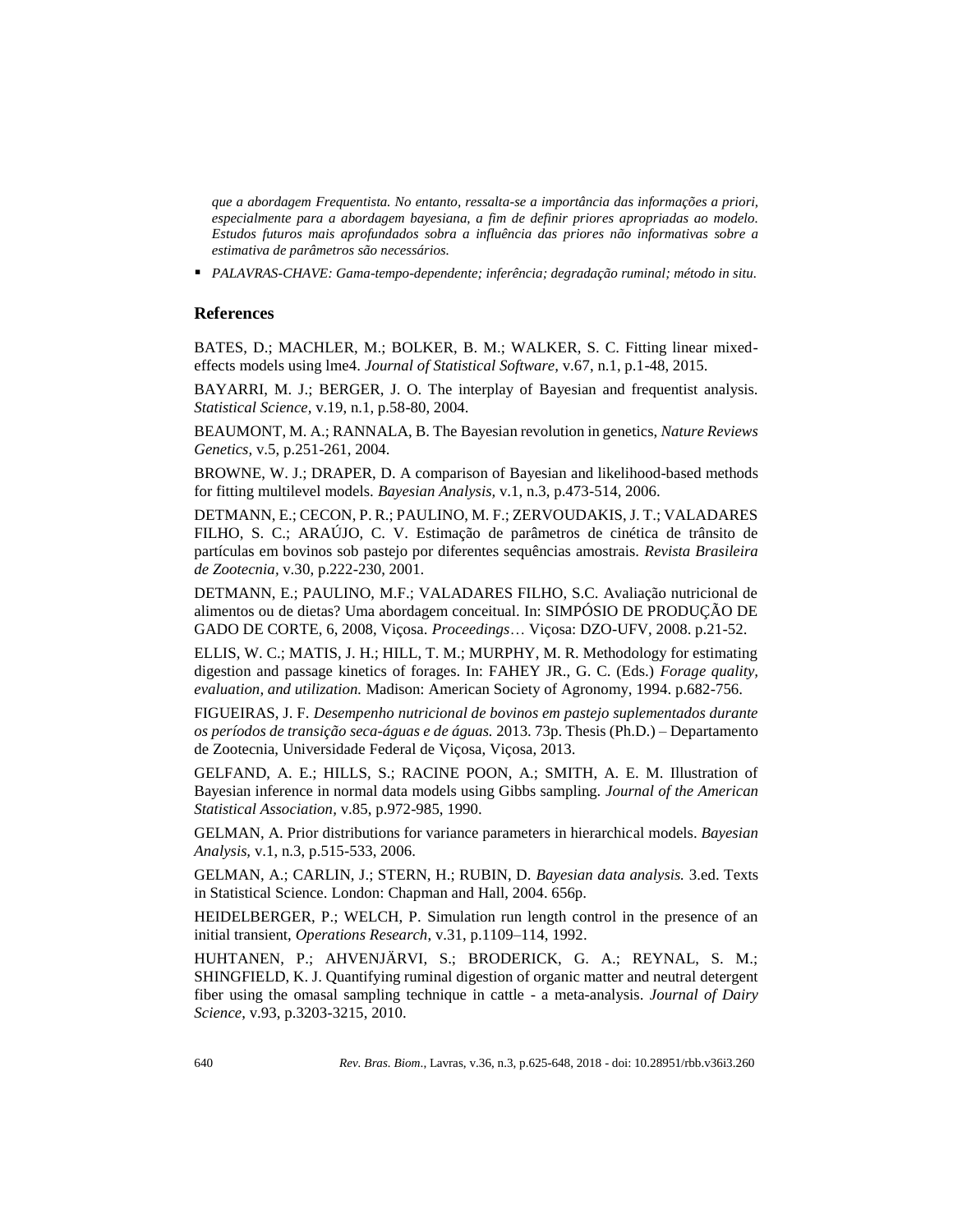JEFFREYS, H. *Theory of probability.* Oxford: Claredon, 1961. 325p.

LESAFFRE, E.; LAWSON, A. B. *Bayesian Biostatistics.* Chichester: John Wiley & Sons, 2012. 516p.

LIGGES, U. *BRugs: R interface to the OpenBUGS MCMC software*. R package version 0.8-3. Acessed May. 24, 2017. http;//cran.r-project.org/web/packages/BRugs.

LUNN, D. J.; SPIEGELHALTER, D.; THOMAS, A.; BEST, N. The BUGS project: evolution, critique, and future directions. *Statistics in Medicine,* v.28, p.3049-3067. 2009.

MERTENS, D. R. Rate and extent of digestion. In: DIJKSTRA, J.; FORBES, J. M.; FRANCE, J. (Eds.) *Quantitative aspects of ruminant digestion and metabolism.* 2.ed. Wallingford: CAB International, 2005. p.13-47.

R CORE TEAM. *R: A language and environment for statistical computing*. R Foundation for Statistical Computing, Vienna, Austria. ISBN 3-900051-07-0, URL http://www.Rproject.org, 2017.

ROSSI, M. R.; MARTINS, E. N.; GUEDES, T. A.; JOBIM, C. C. Bayesian analysis for comparison of nonlinear regression model parameters: an application to ruminal degradability data. *Revista Brasileira de Zootecnia,* v.39, n.2, p.419-424, 2010.

SILVA, F. F.; SAFADI, T.; MUNIZ, J. A.; ROSA, G. J. M.; AQUINO, L. H.; MOURÃO, G. B.; SILVA, C. H. O. Bayesian analysis of autoregressive panel data model: application in genetic evaluation of beef cattle. *Scientia Agricola,* v.68, n.2, p.237-245, 2011.

SILVA, F. F.; VIANA, J. M. S.; FARIA, V. R.; RESENDE, M. D. V. Bayesian inference of mixed models in quantitative genetics of crop species. *Theoretical and Applied Genetics,*  v.126, p.1749-1761, 2013.

SMITH, B.J. boa: An R Package for MCMC Output Convergence Assessment and Posterior Inference. *Journal of Statistical Software.,* v.21, p.1-37, 2007.

THOMAS, A.; O'HARA, B.; LIGGES, U.; STURTZ, S. Making BUGS Open. *R News,*  v.6, n.1, p.12-17, 2006.

VALENTE, T. N. P.; DETMANN, E.; QUEIROZ, A. C.; VALADARES FILHO, S. C.; GOMES, D. I.; FIGUEIRAS, J. F. Evaluation of ruminal degradation profiles of forages using bags made from different textiles. *Revista Brasileira de Zootecnia,* v.40, n.11, p.2565- 2573, 2011.

VAN MILGEN, J.; MURPHY, L. L.; BERGER, L. L. A compartmental model to analyse ruminal digestion. *Journal of Dairy Science,* v.74, p.2515-2529, 1991.

> Received on 11.01.2017 Approved after revised on 22.01.2018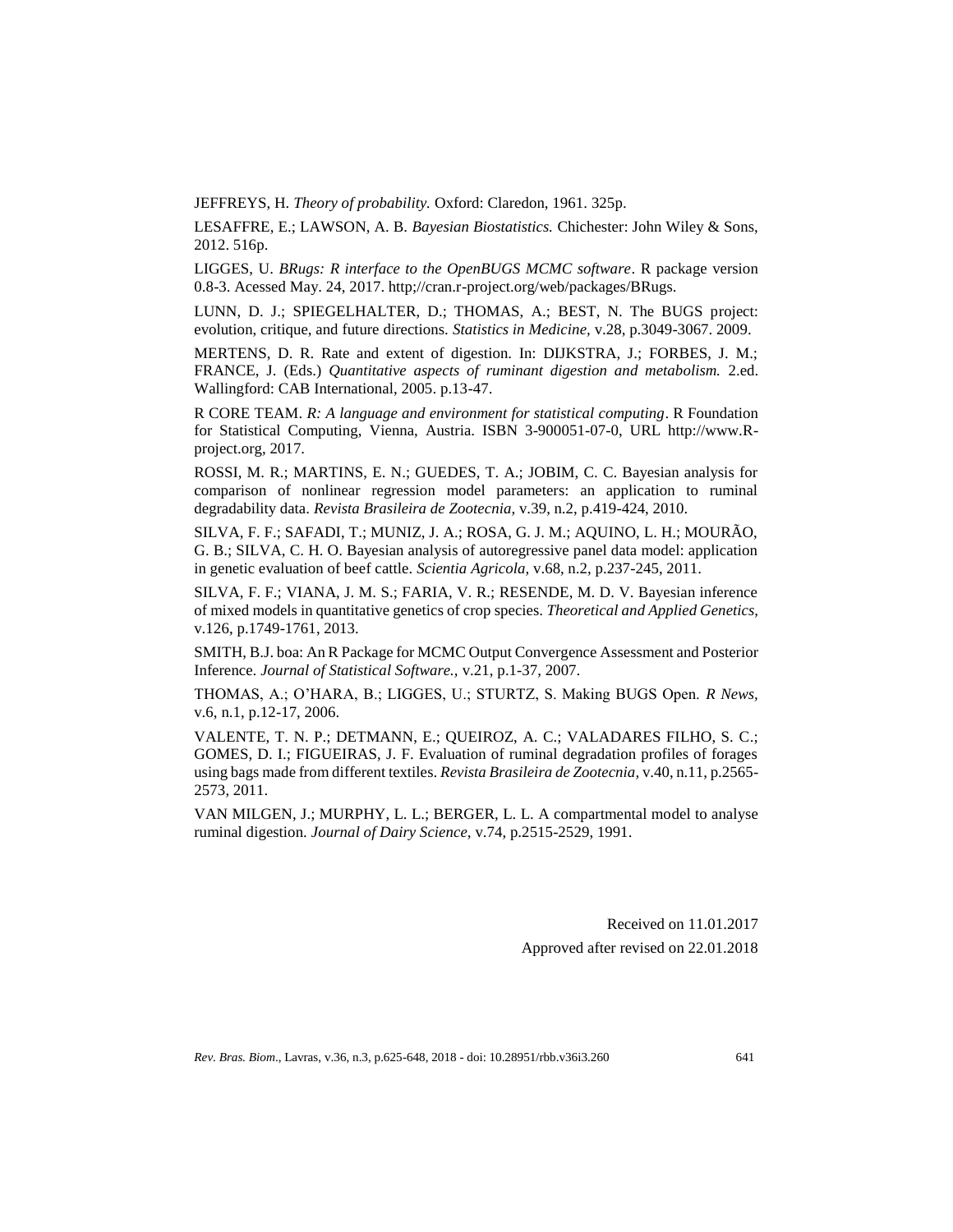### **Appendix**

Code for R Software. ### BAYESIANA AND FREQUENTISTA APPROACH: ### ### APPLYING TO A GAMMA-TIME-DEPENDENT MODEL ### # Determinining library Dir <- setwd("C:/Users/ ") # Simulation # # Van Milgen *et al*., (1991) -> y = beta\*(1 + lambda\*time)\*exp(-lambda\*time) + sigma + error # Values: Figueiras (2013) Thesis #  $for(i in 1:10)$  # Loop 1 {  $beta = 62.92$  $sigma = 37.08$  $lambda = 0.059$ time =  $seq(0, 144, 1)$  $error = norm(mean=0, sd=1, n=length(time))$  $y = beta*(1 + lambda*time)*exp(-lambda*time) + sigma + error$ Y=as.data.frame(rbind(y,time))  $Yt = as.data-frame(t(Y))$ # Graphic # plot(Yt\$y ~ Yt\$time) # Building scenarios #  $# A =$  Regular restriction in the number of incubation times  $# A$ # A1 = 3-3 hours ->  $n=48$ #  $A2 = 6-6$  hours  $\Rightarrow$  n=24 #  $A3 = 12-12$  hours  $\rightarrow$  n=12 #  $A4 = 24 - 24$  hours  $\Rightarrow$  n=6  $A1 = Yt[seq(1, 145, 3),]$  $A2 = Yt[seq(1, 145, 6),]$  $A3 = Yt[seq(1,145,12),]$  $A4 = Yt[seq(1, 145, 24),]$  $par(mfrow=c(2,2),mar=c(4,4,1.6,0.5), pty="s")$ plot(A1\$y ~ A1\$time, xlim=range(0,144), ylim=range(35,100), col="blue", pch=20) plot(A2\$y ~ A2\$time, xlim=range(0,144),ylim=range(35,100), col="red", pch=20) plot(A3\$y ~ A3\$time, xlim=range(0,144),ylim=range(35,100), col="green", pch=20) plot(A4\$y ~ A4\$time, xlim=range(0,144),ylim=range(35,100), col="purple", pch=20)  $# B =$ Random loss of incubation times #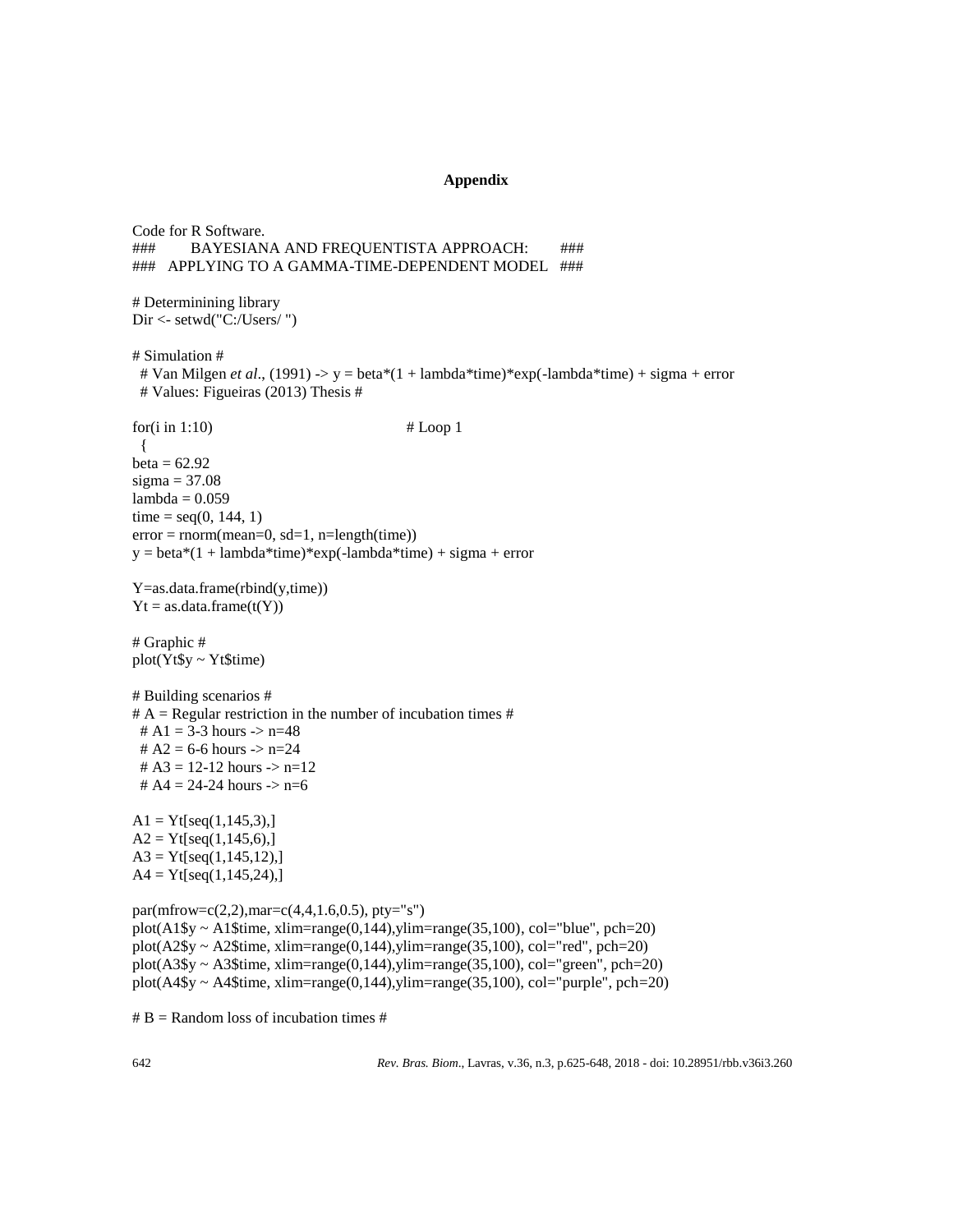# B1 = 33% of total  $n > n=48$ #  $B2 = 16%$  of total n -> n=24 # B3 = 8% of total  $n \rightarrow n=12$ # B4 = 4% of total  $n \rightarrow n=6$  $B1 = Yt[sample(1:145, 48, replace=F),]$  $B2 = Yt[sample(1:145, 24, replace=F),]$  $B3 = Yt[sample(1:145, 12, replace=F),]$  $B4 = Yt[sample(1:145, 6, replace=F),]$ par(mfrow=c(2,2),mar=c(4,4,1.6,0.5), pty="s") plot(B1\$y ~ B1\$time, xlim=range(0,144), ylim=range(35,100), col="blue", pch=20) plot(B2\$y ~ B2\$time, xlim=range(0,144),ylim=range(35,100), col="red", pch=20)  $plot(B3$y ~ B3$time, xlim = range(0,144), ylim = range(35,100), col = "green", pch = 20)$ plot(B4\$y ~ B4\$time, xlim=range(0,144), ylim=range(35,100), col="purple", pch=20)  $\# C$  = Loss of specific parts of the degradation curves  $\#$  $\# \text{C1} = 75\%$  of total n; 2th,3th and 4th part  $\Rightarrow$  n=108 #  $C2 = 75%$  of total n; 1th,3th and 4th part  $\rightarrow$  n=108 #  $C3 = 75%$  of total n; 1th,2th and 4th part  $\rightarrow$  n=108 #  $C4 = 75%$  of total n; 1th,2th and 3th part  $\rightarrow$  n=108  $C1 = subset(Yt, time>=37)$  $C2 = subset(Yt, 36 \geq time | time \geq t=73)$  $C3 = subset(Yt, 72>=time | time>=109)$  $C4 = subset(Yt, 108>=time)$ par(mfrow=c(2,2),mar=c(4,4,1.6,0.5), pty="s") plot( $C1\$ y ~  $C1\$ time, xlim=range(0,144),ylim=range(35,100), col="blue", pch=20) plot(C2\$y ~ C2\$time, xlim=range(0,144), ylim=range(35,100), col="red", pch=20) plot(C3\$y ~ C3\$time, xlim=range(0,144), ylim=range(35,100), col="green", pch=20) plot(C4\$y ~ C4\$time, xlim=range(0,144),ylim=range(35,100), col="purple", pch=20)  $# D =$  Variation in the precision of the incubation procedures #  $# D1 = error: sd = 2 \rightarrow n = 144$ #  $D2 = error: sd = 2.5 \rightarrow n = 144$ #  $D3 = error: sd = 3 \rightarrow n = 144$  $# D4 = error: sd = 3.5 \rightarrow n = 144$  $error1 = norm(mean=0, sd=2, n=length(time))$  $error2 = norm(mean=0, sd=2.5, n=length(time))$  $error3 = norm(mean=0, sd=3, n=length(time))$  $error4 = norm(mean=0, sd=3.5, n=length(time))$  $D1 = as.data frame(t(rbind(y=beta*(1 + lambda*time)*exp(-lambda*time)) = as.data frame))$  $D2 =$  as.data.frame(t(rbind(y=beta\*(1 + lambda\*time)\*exp(-lambda\*time) + sigma + error2,time)))  $D3 = as.data frame(t(rbind(y=beta*(1 + lambda*time)*exp(-lambda*time)) + signa + error3, time)))$  $D4 =$  as.data.frame(t(rbind(y=beta\*(1 + lambda\*time)\*exp(-lambda\*time) + sigma + error4,time)))  $par(mfrow=c(2,2),mar=c(4,4,1.6,0.5), pty="s")$ 

plot(D1\$y ~ D1\$time, xlim=range(0,144), ylim=range(35,100), col="blue", pch=20)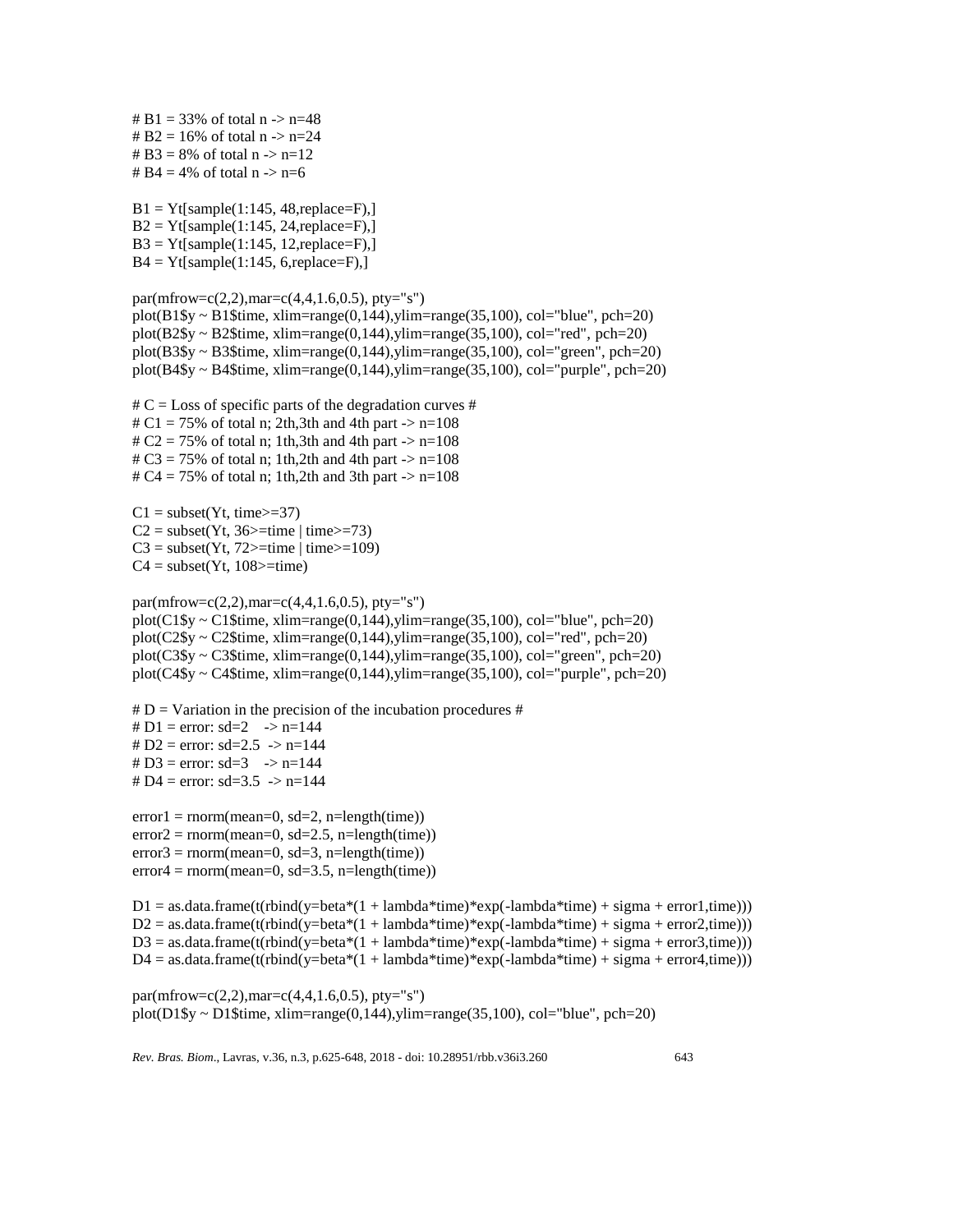plot(D2\$y ~ D2\$time, xlim=range(0,144),ylim=range(35,100), col="red", pch=20) plot(D3\$y ~ D3\$time, xlim=range(0,144),ylim=range(35,100), col="green", pch=20) plot(D4\$y ~ D4\$time, xlim=range(0,144),ylim=range(35,100), col="purple", pch=20)

# Merging Datas # library(plyr) Yc=join\_all(list(Yt,A1,A2,A3,A4,B1,B2,B3,B4,C1,C2,C3,C4,D1,D2,D3,D4),by="time") colnames(Yc)[1:18]=c("Y","time","A1","A2","A3","A4","B1","B2","B3","B4","C1","C2","C3","C4","D1"," D2","D3","D4")

# Plot with all scenarios #

par(mfrow=c(4,4), mar = c(0,0,1.4,1),oma = c(3.6,3,0,0), pty="s") # Scenario A # plot(A1\$y ~ A1\$time, xlim=range(0,144), xaxt='n', ylim=range(30,102), col="gray0", pch=20, ylab="",  $xlab="$ ,  $main="$  (A1)") plot(A2\$y ~ A2\$time, xlim=range(0,144),yaxt='n', xaxt='n',ylim=range(30,102), col="gray25", pch=20, ylab="", xlab="", main=" (A2)") plot(A3\$y ~ A3\$time, xlim=range(0,144),yaxt='n', xaxt='n',ylim=range(30,102), col="gray50", pch=20, ylab="", xlab="", main=" (A3)") plot(A4\$y ~ A4\$time, xlim=range(0,135),yaxt='n', xaxt='n',ylim=range(30,102), col="gray65", pch=20, ylab="", xlab="", main=" (A4)") # Scenario B # plot(B1\$y ~ B1\$time, xlim=range(0,144),xaxt='n',ylim=range(30,102), col="gray0", pch=20, ylab="", xlab="", main="  $(B1)$ ") plot(B2\$y ~ B2\$time, xlim=range(0,144),yaxt='n', xaxt='n',ylim=range(30,102), col="gray25", pch=20,  $y \, lab="", x \, lab="", main="(B2)")$ plot(B3\$y ~ B3\$time, xlim=range(0,144),yaxt='n', xaxt='n',ylim=range(30,102), col="gray50", pch=20,  $y \, lab="", x \, lab="", main="(B3)")$ plot(B4\$y ~ B4\$time, xlim=range(0,144),yaxt='n', xaxt='n',ylim=range(30,102), col="gray65", pch=20, ylab="", xlab="", main=" (B4)") # Scenario C # plot( $C1\$ y ~  $C1\$ time, xlim=range(0,144),xaxt='n',ylim=range(30,102), col="gray0", pch=20, ylab="", xlab="", main=" $(C1)$ ") plot(C2\$y ~ C2\$time, xlim=range(0,144),yaxt='n', xaxt='n',ylim=range(30,102), col="gray25", pch=20,  $y \, lab="", x \, lab="", main="(C2)")$ plot(C3\$y ~ C3\$time, xlim=range(0,144),yaxt='n', xaxt='n',ylim=range(30,102), col="gray50", pch=20,  $y \, lab="", x \, lab="", main="(C3)")$ plot(C4\$y ~ C4\$time, xlim=range(0,144),yaxt='n', xaxt='n',ylim=range(30,102), col="gray65", pch=20,  $ylab="", xlab="", main=" (C4)")$ # Scenario D # plot(D1\$y ~ D1\$time, xlim=range(0,144),ylim=range(30,102), col="gray0", pch=20, ylab="", xlab="", main=" (D1)") mtext(" Time (hours)", side=1,  $line=2.5$ ) mtext(" Residue of NDF (%)", side=2, line=2.5) plot(D2\$y ~ D2\$time, xlim=range(0,144),yaxt='n',ylim=range(30,102), col="gray25", pch=20, ylab="", xlab="", main=" (D2)") plot(D3\$y ~ D3\$time, xlim=range(0,144),yaxt='n',ylim=range(30,102), col="gray50", pch=20, ylab="",  $xlab="$ ,  $main="$  (D3)")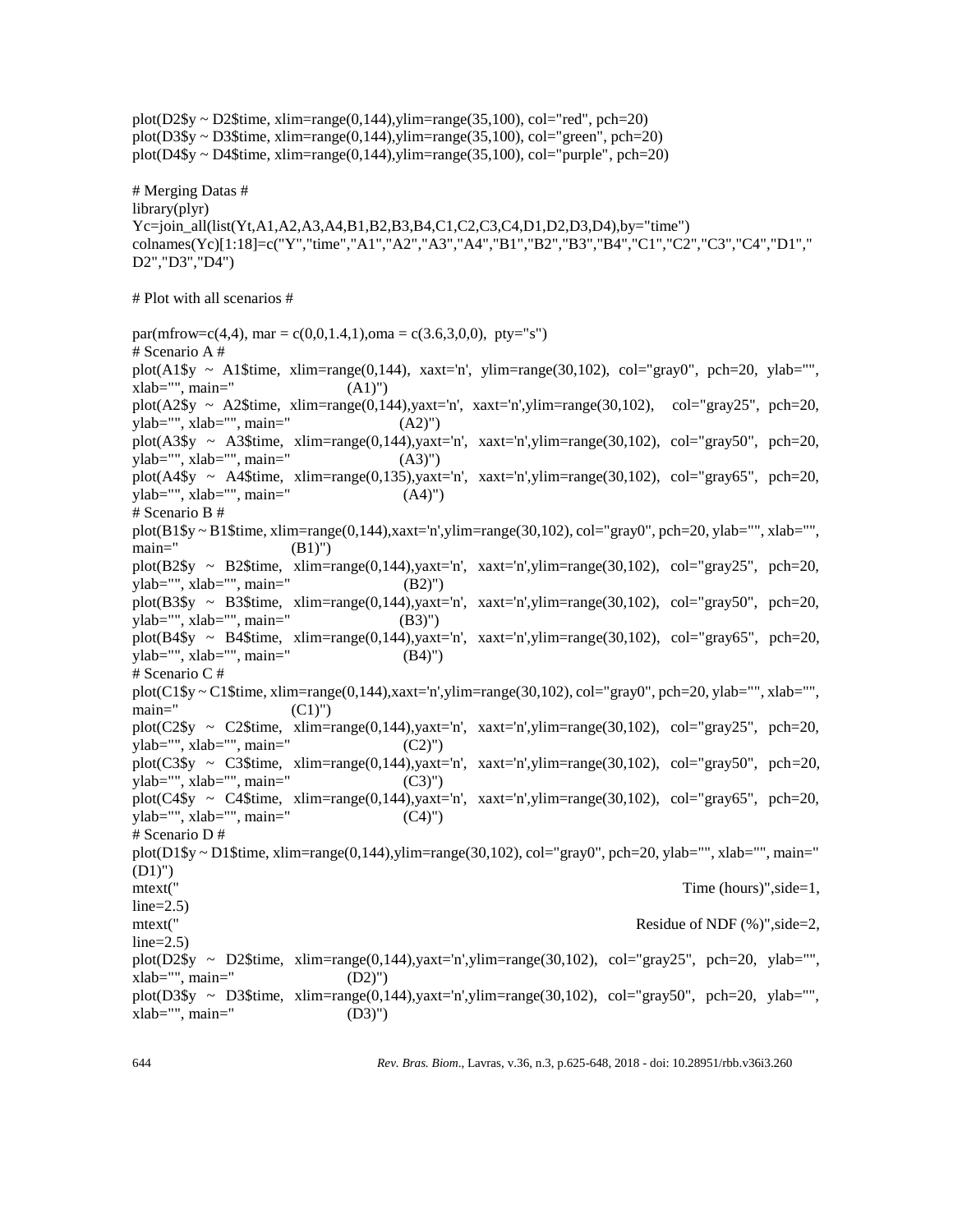```
plot(D4$y ~ D4$time, xlim=range(0,144),yaxt='n',ylim=range(30,102), col="gray65", pch=20, ylab="",
xlab="", main=" (D4)")#############################
# Modeling - Bayesian Model #
#############################
# Library load #
library(BRugs)
# Start of the loop
# Selecting Dataset/Subset
for(data in c("A1","A2","A3","A4","B1","B2","B3","B4","C1","C2","C3","C4","D1","D2","D3","D4" )) #
Loop 2
  {
eval(parse(text=paste("dat=",data,sep="")))
# Van Milgen et al., (1991) Adapted -> y = beta*(1 + lambda*time)*exp(-lambda*time) + sigma + error
# Building the dataset #
dd <- list(y=dat$y,
        x=dat$time,
        N=nrow(dat))
bugsData(dd, fileName = file.path(getwd(), "dataDeg.txt"))# Creating the inits #
inits <- list(
 list(tau=runif(1, 0, 5), lambda=runif(1, 0, 5), sigma=runif(1, 0, 5),beta=runif(1, 0, 5)),
 list(tau=runif(1, 0, 5), lambda=runif(1, 0, 5), sigma=runif(1, 0, 5),beta=runif(1, 0, 5))
bugsInits(inits, numChains=2, fileName=c(file.path(getwd(), "Inits1.txt"), 
                           file.path(getwd(), "Inits2.txt")))
# Building the Model #
Degmodel <- function()
{
 for(i in 1:N) \# \text{Loop } 3 {
  y[i] \sim \text{dnorm}(mu[i], tau) mu[i] <- beta*(1+lambda*x[i])*exp(-lambda*x[i])+sigma
  }
 sigma \sim dgamma(0.001, 0.001) # non-informative gamma distribuction
 lambda ~ dgamma(0.001, 0.001) # non-informative gamma distribuction
 beta \sim dgamma(0.001, 0.001) # non-informative gamma distribuction
 tau \sim dgamma(0.001, 0.001) # non-informative gamma distribuction
 \frac{1}{2} \frac{1}{2} \frac{1}{2} \frac{1}{2} \frac{1}{2} \frac{1}{2} \frac{1}{2} \frac{1}{2} \frac{1}{2} \frac{1}{2} \frac{1}{2} \frac{1}{2} \frac{1}{2} \frac{1}{2} \frac{1}{2} \frac{1}{2} \frac{1}{2} \frac{1}{2} \frac{1}{2} \frac{1}{2} \frac{1}{2} \frac{1}{2}
```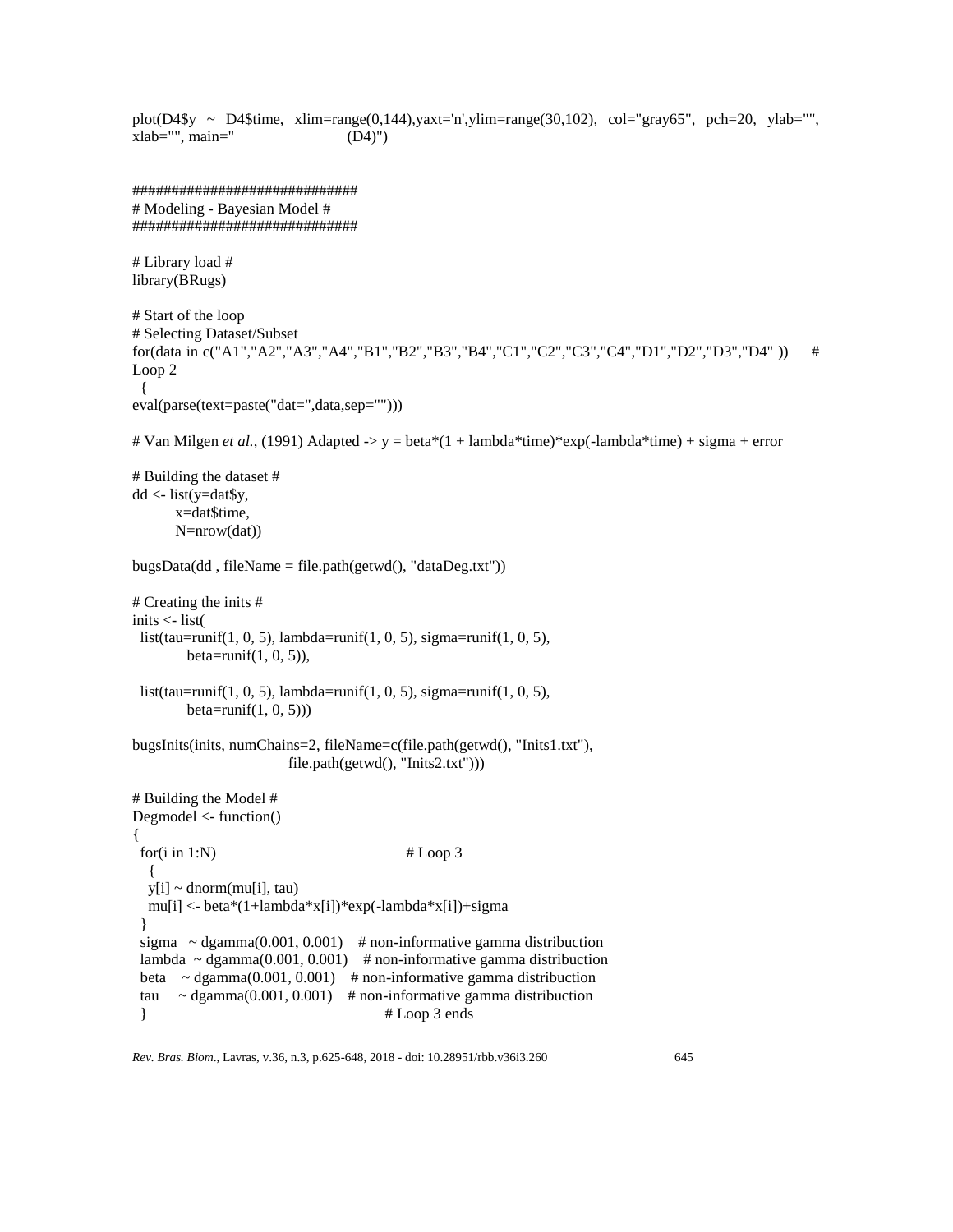| writeModel(Degmodel, file.path(getwd(), "DegModel.txt"))                                                                                                                                                                                                                                                                                                                                     |                                                                                                             |
|----------------------------------------------------------------------------------------------------------------------------------------------------------------------------------------------------------------------------------------------------------------------------------------------------------------------------------------------------------------------------------------------|-------------------------------------------------------------------------------------------------------------|
| # Bayesian using Open Bugs #<br>modelCheck("DegModel.txt")<br>modelData("dataDeg.txt")<br>modelCompile(numChains=2)<br>modelInits(c("Inits1.txt","Inits2.txt"))                                                                                                                                                                                                                              | # check model file<br># read data file<br># compile model with 2 chains<br># read init data file            |
| modelUpdate(200000)<br>samplesSet(c("beta", "lambda", "sigma"))<br>modelUpdate $(300000, thin=100)$                                                                                                                                                                                                                                                                                          | $#$ burn in<br># parameters monitored<br># interations                                                      |
| # Sumarized results<br># samplesStats("*")<br>eval(parse(text=paste("Stats_",data,"<- samplesStats('*')",sep="")))                                                                                                                                                                                                                                                                           |                                                                                                             |
| # Export the iterations data's<br>samplesCoda("beta",paste(Dir,"/beta/",sep=""))<br>samplesCoda("lambda",paste(Dir,"/lambda/",sep=""))<br>samplesCoda("sigma",paste(Dir,"/sigma/",sep=""))                                                                                                                                                                                                   |                                                                                                             |
| # Graphics #<br># samplesHistory("beta")<br># samplesHistory("lambda")<br># samplesHistory("sigma")<br># samplesHistory("*", mfrow = $c(3,1)$ )                                                                                                                                                                                                                                              |                                                                                                             |
| # Library load #<br>library(boa)                                                                                                                                                                                                                                                                                                                                                             |                                                                                                             |
| # Building data's to Convergence Diagnostics<br>beta1 <- read.table("beta/CODAchain1.txt", sep="")<br>beta2 <- read.table("beta/CODAchain2.txt", sep="")<br>lambda1 <- read.table("lambda/CODAchain1.txt", sep="")<br>lambda2 <- read.table("lambda/CODAchain2.txt", sep="")<br>sigma1 <- read.table("sigma/CODAchain1.txt", sep="")<br>sigma2 <- read.table("sigma/CODAchain2.txt", sep="") |                                                                                                             |
| matrix data                                                                                                                                                                                                                                                                                                                                                                                  | coda <- as.matrix(data.frame(beta1[,2],beta2[,2],lambda1[,2],lambda2[,2],sigma1[,2],sigma2[,2])) # Create a |
| Rename the col's                                                                                                                                                                                                                                                                                                                                                                             | colnames(coda)[1:6] = paste(c("beta1","beta2","lambda1","lambda2","sigma1","sigma2"),data,sep="_")<br>#     |
| rownames(coda)=beta1[,1]                                                                                                                                                                                                                                                                                                                                                                     | # Rename the row's                                                                                          |
| eval(parse(text=paste("Diag_",data,"<- boa.handw(coda,0.1,0.05)",sep="")))                                                                                                                                                                                                                                                                                                                   | # Convergence Diagnostics - Heildelberger and Welch (1992) (error=0.1, alpha=0.05) #                        |
| # Asymptotic standard deviation of the residual error (ASDR) #<br>$(samplesStats("*)[[1]][1])*(1)$<br>y_b                                                                                                                                                                                                                                                                                    | $(samplesStats("*)[[1]][2])^*dat$time)*exp(-$                                                               |

646 *Rev. Bras. Biom*., Lavras, v.36, n.3, p.625-648, 2018 - doi: 10.28951/rbb.v36i3.260

 $(samplesStats('*)[[1]][2]) * dat$time) + (samplesStats('*)[[1]][3])$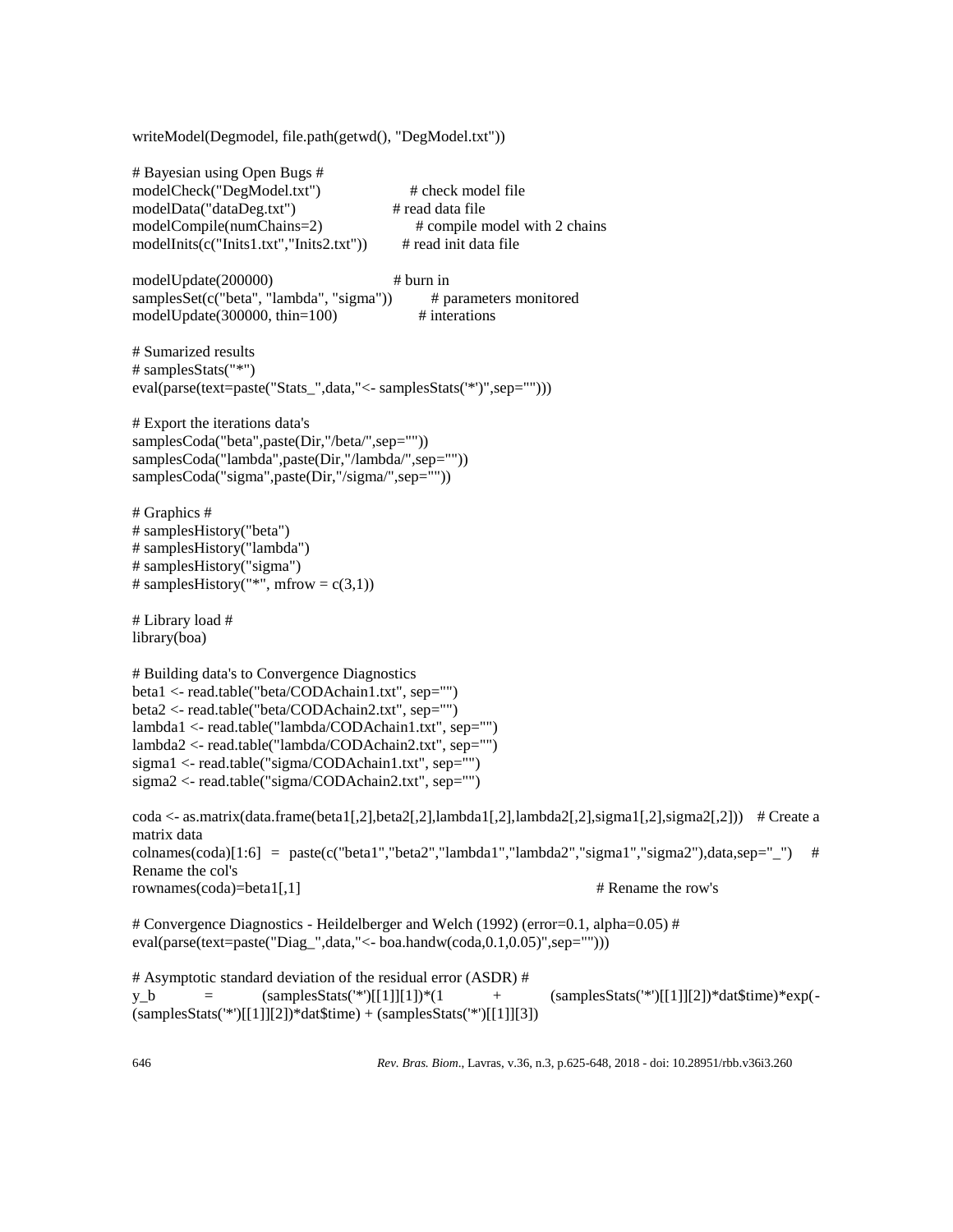ASDR <- eval(parse(text=paste("ASDR\_",data,"<- (sum((dat\$y-y\_b)^2)/(length(dat\$y)))^0.5",sep="")))

*Rev. Bras. Biom*., Lavras, v.36, n.3, p.625-648, 2018 - doi: 10.28951/rbb.v36i3.260 647  $# Bias(B)$ # V\_1<-eval(parse(text=paste("V\_beta\_", data, "<- $(((samplesStats("*)[[1]][1])-beta)/(length(data*y)))$ ",sep=""))) # Bias beta V\_2<-eval(parse(text=paste("V\_lambda\_", data, "<- $(((samplesStats('*)[[1]][2])$ -lambda)/ $(length(data\$y)))$ ",sep=""))) # Bias lambda V\_3<-eval(parse(text=paste("V\_sigma\_", data, "<- $(((samplesStats("*)[[1]][3]) - sigma)/(length(dataSy)))$ ",sep=""))) # Bias sigma # Assessors (As) #  $As < -dataframe(ASDR, V_1, V_2, V_3)$ colnames(As)[1:4]=c("ASDR","Bias\_beta", "Bias\_lambda", "Bias\_sigma") eval(parse(text=paste("As\_", data, " <- As",sep=""))) ################################ # Modeling - Frequentist Model # ################################ # Van Milgen *et al.*, (1991) Adapted -> y = beta\*(1 + lambda\*time)\*exp(-lambda\*time) + sigma + error # Library load # library(lme4) # Renaming the parameters # beta\_=beta lambda\_=lambda sigma\_=sigma t=dat\$time # Building the model #  $start = c(beta_5 - beta, lambda_5 - lam bda, sigma_5 - sigma)$ model = ~ beta  $*(1 + lambda *t)*exp(-lambda *t) + sigma$ model\_d = deriv(model, namevec=c("beta\_", "lambda\_", "sigma\_"), function.arg=c("input","beta\_", "lambda\_", "sigma\_"))  $M_y = nls(y \sim model_d(time, beta_s lambda_s, sigma_s)$ , data=dat, start=start) eval(parse(text=paste("Stats2\_", data, "<- coef(summary(M\_y))",sep=""))) # Asymptotic standard deviation of the residual error (ASDR) # ASDR2 <- eval(parse(text=paste("ASDR\_",data,"<- (sum((datpredict(M\_y))^2)/(length(dat\$y)))^0.5",sep=""))) # Bias (B) # V2  $1 <$ - eval(parse(text=paste("V2 beta ", data, "<- $(((\text{coeff}(summary(M_y))[[1]])\text{-beta})/(length(data\$y)))$ ",sep=""))) # Bias beta V2\_2 <- eval(parse(text=paste("V2\_lambda\_", data, "<- $(((\text{coeff}(summary(M_y))[[2]])$ -lambda)/ $(length(dataSy)))$ ",sep=""))) # Bias lambda